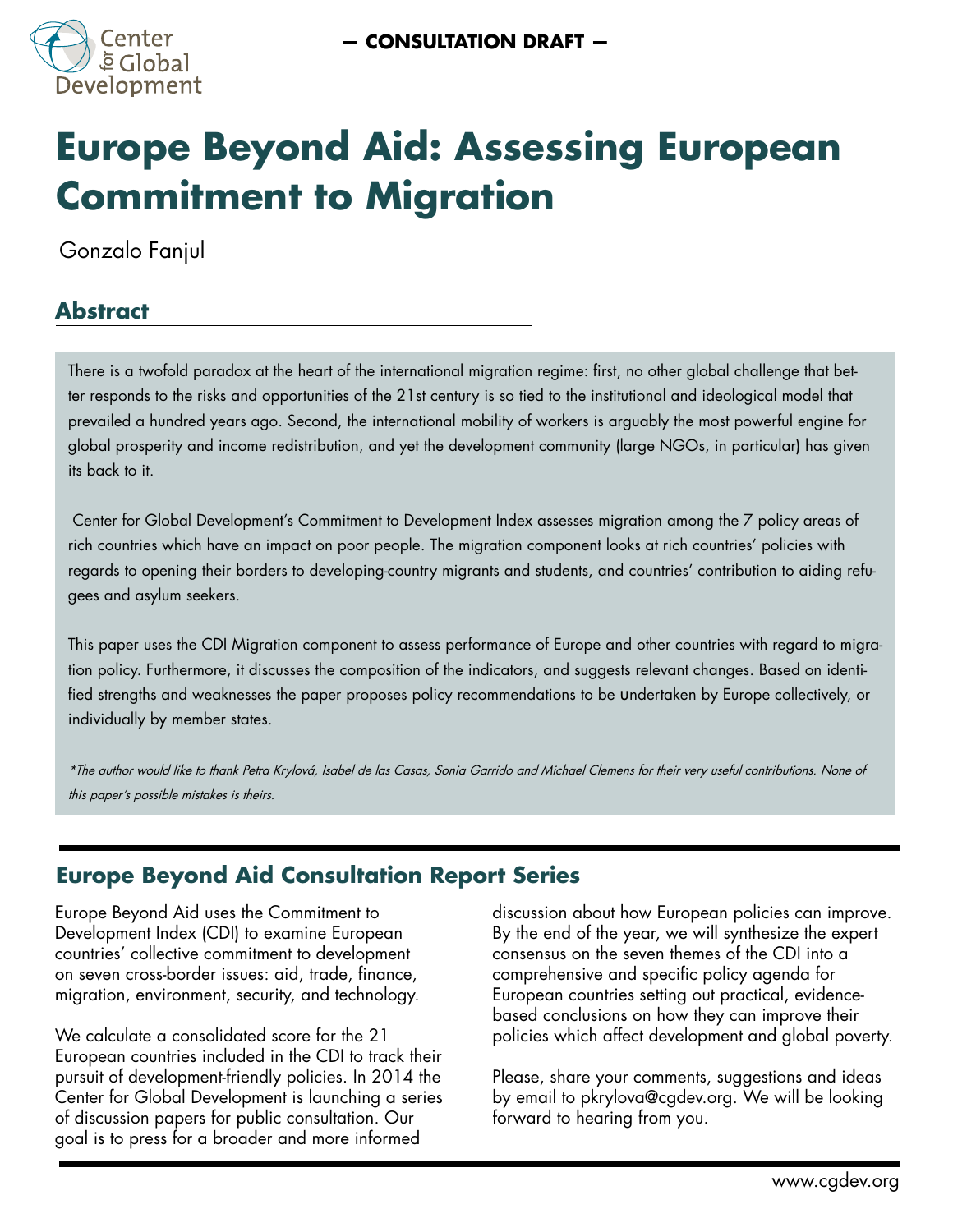# **1. Introduction**

 $\overline{\phantom{a}}$ 

There is a twofold paradox at the heart of the international migration regime: first, no other global challenge that better responds to the risks and opportunities of the  $21<sup>st</sup>$  century is so tied to the institutional and ideological model that prevailed a hundred years ago. In the words of Lant Pritchett (2009), we live in a world of *POSEBLL* (Proliferation of Sovereigns combined with Everything But Labor Liberalization) that results in intolerable direct and opportunity costs for all players involved

Second, the international mobility of workers is arguably the most powerful engine for global prosperity and income redistribution, and yet the development community (large NGOs, in particular) has given its back to it. The multiple ways migration flows have a positive impact on the prosperity of sending and destination countries have been extensively documented in the last decades. From their own income gains to the remittances, know-how and technology that they transfer, and the entrepreneurship and democratic values they underpin, migrants and their families are protagonists in the economic and social development of the countries they are linked to. As was lucidly documented a few years ago by Clemens et al. (2008), the scale of this process resists no comparison with other development strategies that capture far more attention from donors, academics and practitioners.

Confronting these paradoxes is a fundamental challenge for the governance of globalization in the 21st century and the reduction of obscene global inequalities. We should therefore welcome the decision of the Center for Global Development to include *migration* as one of the 7 indicators that conform the Commitment to Development Index (CDI), along with aid, trade, finance, environment, security and technology. The very fact that the progress of migrants is considered to have an equally relevant 'development impact' is a political statement. In emphasizing the role of mobility within the migration indicator, the CDI takes an improbable stand against a conventional wisdom that sees migration as the result of a development failure, rather than a means to progress in itself.

Europe constitutes one of the top priorities in this regard. According to the latest figures from the Organization for Economic Cooperation and Development (OECD), the European region (Russia excluded) hosts the biggest number of foreign residents in the world.<sup>1</sup> It cannot be said, however, that development plays any substantive role in the way migration policies are designed and implemented (which is no exception among the rest of developed countries, by the way). Europe's approach to migration is a political conundrum where an atomization of norms and institutions coexist with a homogeneous policy approach that can be characterized as *unilateral* and *closed*: policies are largely designed at one side of the migration process, lack any meaningful capacity to adapt and do not respond to the true drivers of mobility (Pritchett and Fanjul 2010).

The high number of undocumented workers and regularization processes pays testimony to the poor results of this approach. As a matter of fact, the existing gap between migration policies and realities raises important questions about how the development performance of OECD countries should be measured. Are outcomes the result of policies? Governments are politically rewarded and punished for mobility trends that, to a considerable extent, escape their own control. Should a hypothetical 'self-deportation' policy, for instance, be admitted and supported just because markets are successfully attracting undocumented foreign workers?

The bottom line is that – **as opposed to almost any other variable in the CDI – development concerns are rarely the basis for policy making in the migration area**; still, they are critically affected by it, so its performance must be tracked. We will also argue that an ethically questionable approach to migration can actually be self-defeating, since the rigidity imposed on migration flows might also be reducing the social and economic gains of destination countries (albeit not the political interests of their leaders). Therefore, a reform of the system that is based primarily on the enlightened concerns of rich countries could also be turned into a benefit for development, and vice versa: converting vicious circles of rigidity, vulnerability and constrained opportunities into virtuous circles of flexibility, dignified migration and unfolded common gains.

<sup>1</sup> The total number of foreign-born population surpasses the 52 million, 12 more than the USA. However, if undocumented residents were counted, the figures would be very similar. Norway, Iceland and Switzerland have been counted together with EU Member States. Source: OECD Migration Outlook (2013)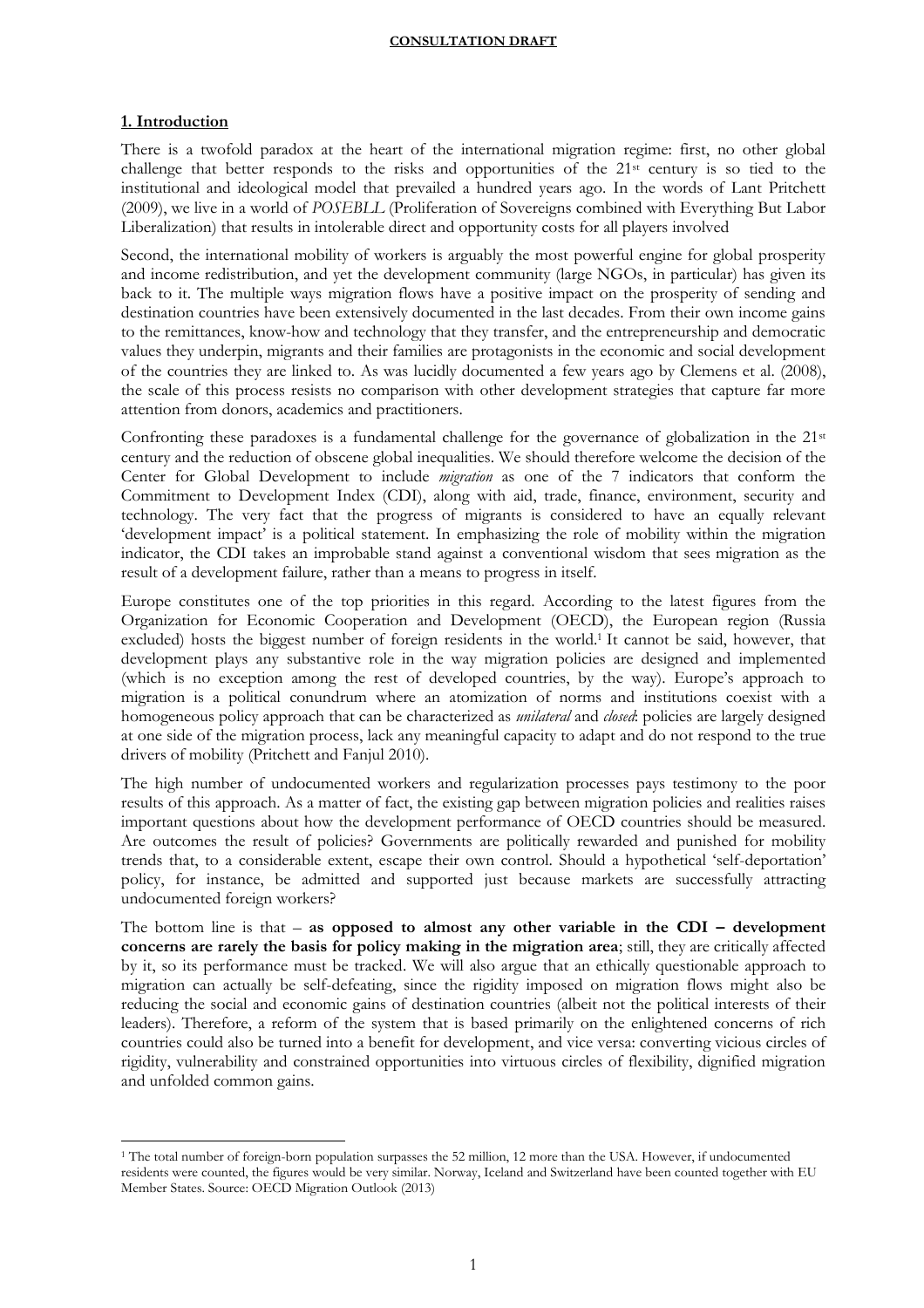Such a debate comes at a challenging moment of Europe's contemporary history, as the recent Europarliamentary Elections have shown. The consequences of EU's political and economic meltdown are mutually imbricated and not necessarily evident. The resurgence of radical-populist political movements (explicit or embedded in traditional parties that are increasingly using migrants as the escaping goat) is an extreme manifestation of a wider phenomenon: European societies are increasingly comfortable with the idea of a second (or even third) class of citizenship. Political parties at both sides of the ideological spectrum are trying to capture this electoral mood through a reconsideration of the very rules that inspired free movement within the EU and basic levels of legal and social protection for all those residing in it, regardless of their legal status. This is true for economic immigrants as well as for asylum-seekers.

Challenging this trend in a convincing way is part of the aim of this paper. To do so, we will use the CDI methodology as a framework and propose an analysis based on a series of binding constrains that block the path to reform. These have a multiple nature and can only be resolved through a combination of political leadership, public pedagogy and institutional creativity.

This paper has the following structure: after this introduction, section 2 makes a description of the CDI migration component, including a critique on what is missing in it. Section 3 describes the evolution of the indicator in the last ten years, with a focus on European countries. Section 4 then dives into a qualitative analysis of this evolution, describing four different binding constraints in the links between migration policies and development: institutional, political, ethical and strategic. Finally, section 5 provides some conclusions and recommendations.

# **2. The migration component methodology**

The CDI migration component is built on the belief that migration advances development in source countries because it "provides immigrants with access to labor markets and higher wages which, in turn, increase the potential for individual immigrants to remit money or goods to the sending country…and enables migrants to establish migrant networks, which encourage continuous and expanding economic relations between sending and receiving countries" (Hamilton and Grieco 2002).

For that purpose, it compares rich countries on how easy they make it for people from poor countries to immigrate, a process that involves finding work or getting education, sending money home and returning home with new skills and capital. In concrete, the performance of each country is captured by measuring a combination of variables within which mobility stands out over the rest<sup>2</sup>:

- a. **Level of immigrant flows** (65% of the overall indicator):
	- Inflow of developing-country migrants (65%): the immigration flow indicator is the gross non-DAC immigrant inflow/receiving country population, taken the most recent year available. This is a reflection of flows, rather than stocks, and takes into consideration the relative importance of migration in the size of the destination country.

The *immigrant flows* indicator is weighted according to the origin country of the immigrants, in order to reflect poverty impact (the poorer the country, the higher it is weighted).

# b. **Level and conditions of foreign student population that is non-CDI** (15% of the overall indicator):

- Students from developing countries as a share of total foreign students (15%): while it might be argued that this indicator does not reward *higher* total numbers of students, its purpose is rather to capture policy trends that are not determined by side-factors (such as the difficulties of studying in Japanese, for instance). The CDI considers non-CDI countries as "developing" (i.e. many new member states that play a significant role in some cases – e.g. students from Cyprus studying in Greece.
- **c. Refugees and asylum applications accepted** (20% of the overall indicator):

 $\overline{\phantom{a}}$ 

<sup>2</sup> The basis for this description has been obtained from Roodman (2013).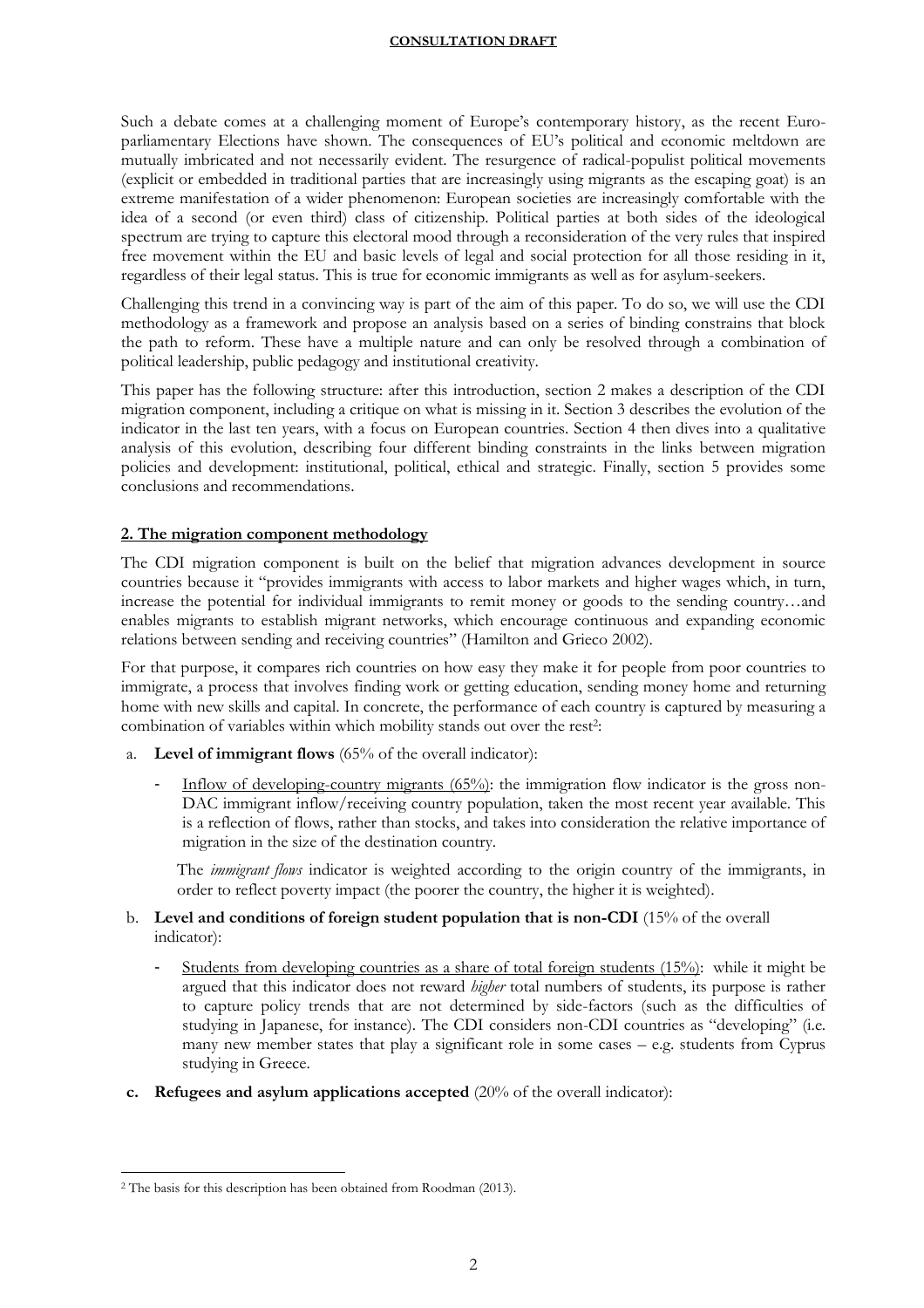The CDI uses a simplified version of an index created by the UNHCR that measures countries' contribution to aiding refugees and asylum seekers. In concrete, it considers the total of three quantities (all taken over receiving-country GDP):

- The number of refugees hosted domestically.
- The number of other people "of concern" to UNHCR, such as internally displaced or stateless persons.
- The number of asylum applications taken.

# **Graph 1 CDI Migration Component**



Source: Roodman (2013)

# *What is not in the CDI*

Since the CDI was first conceived a decade ago, it has been under constant scrutiny to guarantee its accuracy (Roodman 2013). In its original design of the migration indicator, Grieco and Hamilton (2004) proposed a slightly different combination of factors. Access to the workforce, for instance, was reflected in an indicator that measured the difference of unemployment rates between natives and immigrants. This was finally discarded due to the difficulties to extract policy trends from it (higher unemployment among foreigners might actually reflect the greater attractiveness of the host market, rather than the contrary).

In a posterior attempt to refine the index, Lowell and Carro (2006) suggested a set of new indicators for the migration index, intended to better reflect host governments' efforts to consolidate a migration governance system (through contributions to multilateral organizations and membership in ILO conventions), reward the amount of aid flows directed to origin countries or punish policies that would encourage *brain drain* through skilled immigration. While these are relevant considerations about the accuracy of the index, most of them had to be discarded: some on the basis of redundancy (aid to multilateral institutions is already considered in the CDI's aid index), some on the uncertainty of its policy relevance (aid to origin countries might actually be an instrument intended to deter migration flows) and some on the lack of scientific evidence regarding its real effects (the *brain drain* phenomenon).<sup>3</sup>

For anyone interested in the links between migration and development, it is striking not to see remittances as part of the index. There's a reason for it, as explained by Michael Clemens<sup>4</sup>, CGD's senior researcher on migration: "Remittances are almost all private, intra-household transfers, and they do not reflect 'generosity' any more than any parent buying food for his or her own child reflects 'generosity'. Moreover, remittances are only a relatively small part of the income earned by people from developing countries who are able to work in rich countries. It's more complete to simply count the number of people given permission to live and work in rich countries, because that relates to the full economic benefit of the

 $\overline{\phantom{a}}$ <sup>3</sup> See, for instance, CGD's review of recent research on 'brain drain' in Clemens (2013).

<sup>4</sup> Private communication with the autor.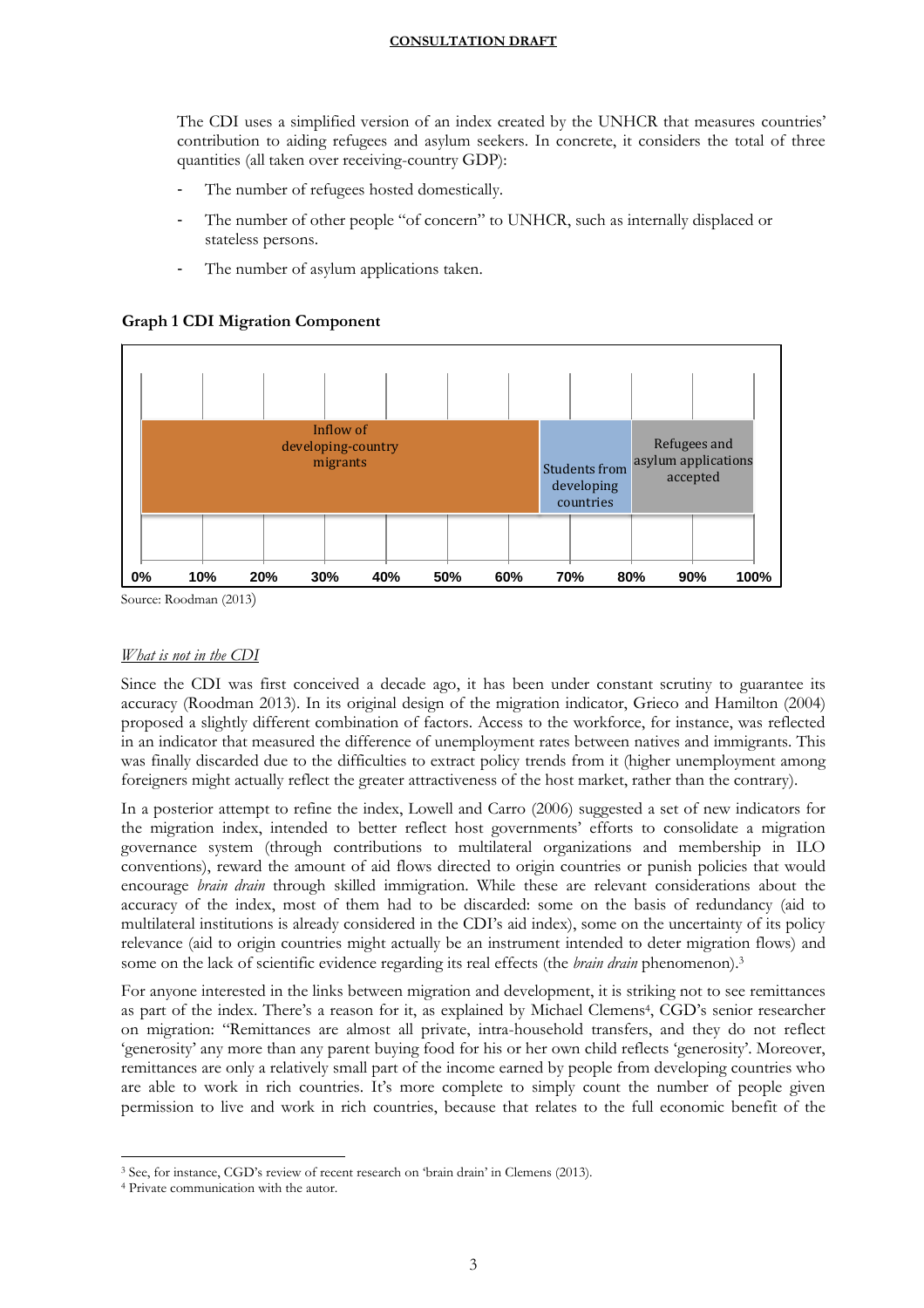permission—including but not limited to the portion of the benefit that is given to other people, wherever they live".

Leaving these debates aside, the fact is that some flaws that are not easy to resolve burden the migration component of the CDI. Some are related to the lack of proper data, some to the technical and methodological difficulties and some, finally, to the very nature of the migration debate, which leaves a number of factors open for debate. There are at least three areas to be considered:

Irregularity: It is not possible to consider the policy-management of migration without considering the relevance of informal economies. Undocumented migration (through illegal entries, overstayed visas or any other means) plays a critical role in this debate that is not properly reflected in the CDI. As explained in the next section of the paper, the very fact that individuals have the chance to act outside the system and stay in host countries undocumented (for a lifetime, in some cases) changes the political, economic and social framework of the discussion and affects every consideration about it. It certainly affects the development impact of migration flows in the terms of quantity (the number of actual migrants) and quality (the extent to which the social and legal conditions of the migration experience has an effect on remittances, circularity, etc.).

None of this is news for the experts behind CDI, but there's an obvious problem with the availability of data. Official calculations of immigrant flows are limited to legal entries and residence. When it comes to undocumented workers, estimations are calculated on the basis of official census and municipal registrations. Since the regulations of the latter change according to the country and do not necessarily reflect the level of qualifications of individuals, for instance, we are left with the census data, which take very long to be updated.<sup>5</sup>

This had been the option of the CDI until 2012, focusing on the difference between the 1990 and the 2000 census data, but due to the fact that census data have become increasingly out-dated, the 2013 CDI does not take this indicator into account.

The problem is that this timeframe ignores what has been happening in Southern Europe in the last decade. Countries like Spain, Italy, Portugal or Greece have been host for enormous flows of immigrants, and many of them arrived or stayed irregularly. Spain alone kept in the second half of the decade an undocumented foreign population of around half a million people… after an amnesty that covered more than 700,000 immigrants. As a result, the intensity of immigration flows in the last decade is very partially reflected in Southern Europe's CDI (as opposed to Austria or Switzerland, for instance). Moreover, this could have a double punishing effect in the indicator, since there are reasons to think that the low number of asylum seekers in some of these countries is partly related with the easiness to enter the country as an undocumented migrant.

This is certainly a blind area of the CDI that will have to be dealt with in the future; looking into the details of municipal registration or taking into consideration respectable estimations such as those provided by the *Clandestino Project*<sup>6</sup>.

b. Active pro-development policies: beyond the size and nature of immigration flows and refugees, a country might be making an effort in other areas that link migration with development. The UK, for instance, has tried to reduce the cost of remittances through better information and enhanced competition, although the system is still profoundly unfair and expensive, as Watkins and Quattri (2014) have recently exposed. Some other countries have been engaged in the so-called 'codevelopment' experiences, intended to increase the circularity of flows and the development impact of migration processes before, during and after the movement of workers. Mutual recognition of social security arrangements or mechanisms to reduce the visa waiting periods could also be part of these. In the case of the US, Michael Clemens and the CGD have pursued a more 'surgical' approach to the management of visas, one that links employment opportunities in the US with particularly vulnerable regions, such as the post-earthquake Haiti.<sup>7</sup>

 $\overline{a}$ <sup>5</sup> The Integrated European Census Microdata (IECM) database offers a useful overview of the available data. Available at [http://www.iecm-project.org.](http://www.iecm-project.org/) 

<sup>6</sup> Details can be found i[n http://irregular-migration.net.](http://irregular-migration.net/) 

<sup>7</sup> Details at<http://www.cgdev.org/content/publications/detail/1425540/>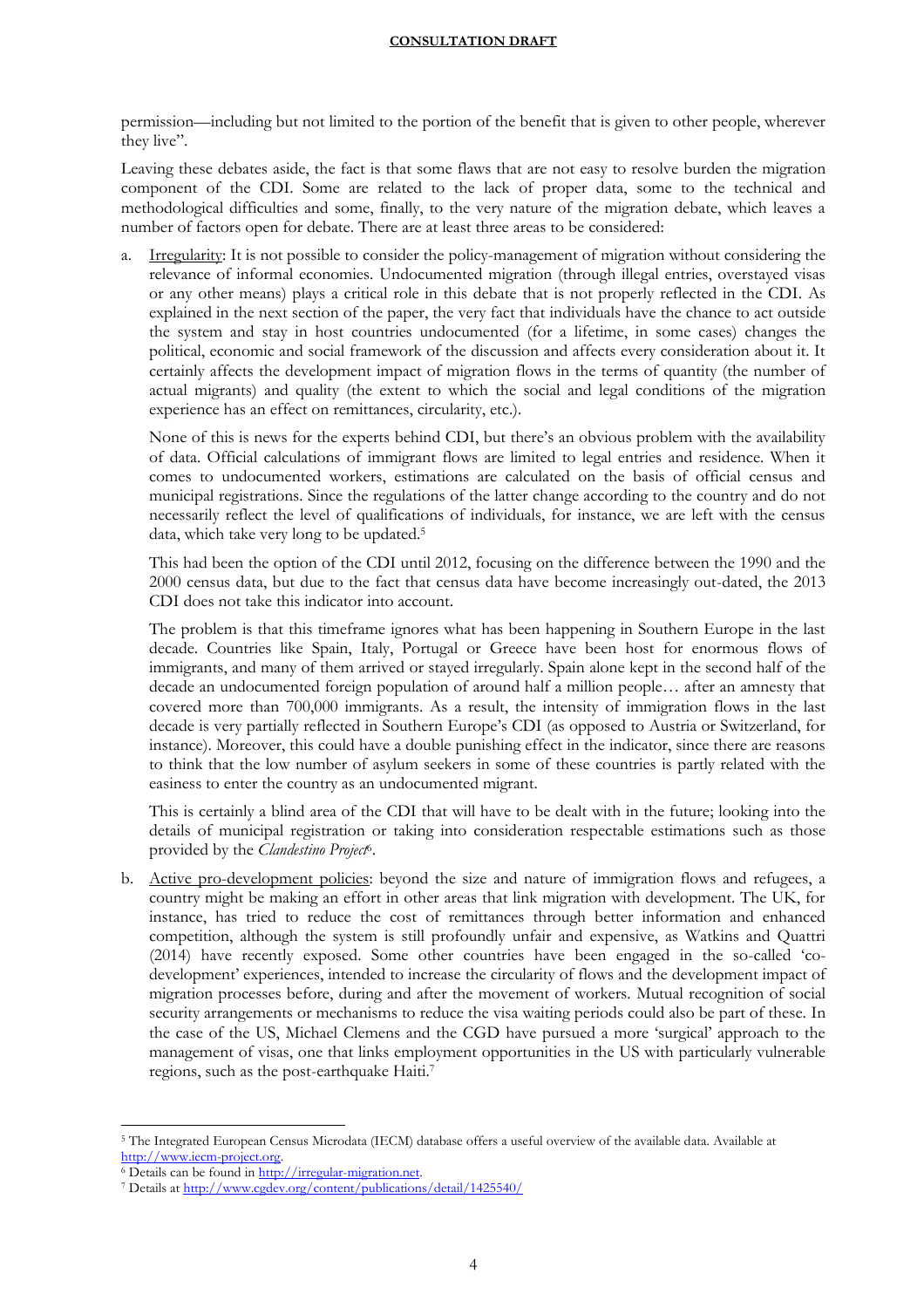All in all, these experiences are limited in number and its development impact cannot be compared with the gross immigration flows. But they reflect policy options that should be rewarded at some point. The CDI might want to explore ways to reflect them in the indicator somehow.

c. Scale: A final concern regarding the migration CDI is related to its scale and comparability. As opposed to other components of the index (such as ODA's 0.7% of GNP), migration lacks a proper reference beyond the mere comparison among countries. The problem is that the whole scale of this indicator might be distorted: It could be argued that, even in the best cases (such as Austria), the number of immigrants that are admitted in host countries is astonishingly low, i.e. rich economies are actively impeding what might be the most powerful tool for global income redistribution.

In other words, what is the 'desirable' level of migration? Shouldn't labor markets and demographic trends determine the level under a much more flexible arrangement? Shouldn't then flexibility be the measure of the 'commitment to development? Isn't this the criteria when we measure tariffs as an indicator of development performance in trade?

This, of course, is an ideological presupposition, but it is a relevant one. As in our initial argument about Governments' lack of control of immigration flows, it is pertinent to ask ourselves how this indicator should be politically weighted in the context of the CDI. Is it fair to state that Switzerland's commitment to development was the  $5<sup>th</sup>$  from the top in 2006, precisely when the Parliament passed the polemical Act on Foreign Nationals and the amendment to the asylum act?<sup>8</sup>

In summary, the migration component of the CDI is a solid, albeit imperfect, indication of a country's performance in this area. Its importance has to be considered in the context of the other six components of the index, which are reflected in the table and graph below (Table 1, Graph 1):

| Standings/Europe as one |     |        |         |     |                                    |     |                   |                |  |
|-------------------------|-----|--------|---------|-----|------------------------------------|-----|-------------------|----------------|--|
|                         |     |        |         |     |                                    |     |                   |                |  |
|                         |     |        |         |     |                                    |     |                   | <b>Overall</b> |  |
| Country                 | Aid | Trade  | Finance |     | Migration   Environment   Security |     | <b>Technology</b> | (Average)      |  |
| 1 New Zealand           | 3.4 | 8.1    | 4.2     | 6.7 | 6.0                                | 7.1 | 4.4               | 5.7            |  |
| 2 Australia             | 3.8 | 7.1    | 5.7     | 6.9 | 3.8                                | 5.0 | 4.7               | 5.3            |  |
| 3 Canada                | 3.7 | 6.0    | 5.3     | 7.6 | 2.6                                | 5.6 | 5.3               | 5.2            |  |
| 3 Europe                | 4.8 | 5.1    | 5.3     | 5.1 | 7.0                                | 3.9 | 4.9               | 5.2            |  |
| <b>5</b> United States  | 3.0 | 7.1    | 5.1     | 3.6 | 4.3                                | 4.6 | 4.7               | 4.6            |  |
| 6 Japan                 | 1.0 | 1.6    | 3.9     | 2.3 | 3.8                                | 4.5 | 6.2               | 3.3            |  |
| <b>6</b> South Korea    | 1.1 | $-1.2$ | 4.9     | 5.7 | 4.3                                | 1.3 | 6.8               | 3.3            |  |

**Table 1 Europe as One 2013 Commitment to Development Index**

Source: Commitment to Development Index (2013)

# **3. Analysis of the evolution of the data**

 $\overline{a}$ 

The latest numbers for the CDI show that when it comes to migration and development, Europe scores are not particularly impressive (see Graph 2). Its composite index shows a level of 5.1 for the whole of the region. European score is higher (5.5) when we exclude the Central European countries, but is again negatively affected when not counting Switzerland and Norway, both of which have particularly committed refugee policies.

<sup>8</sup> More information at http://www.migrationinformation.org/Feature/display.cfm?ID=731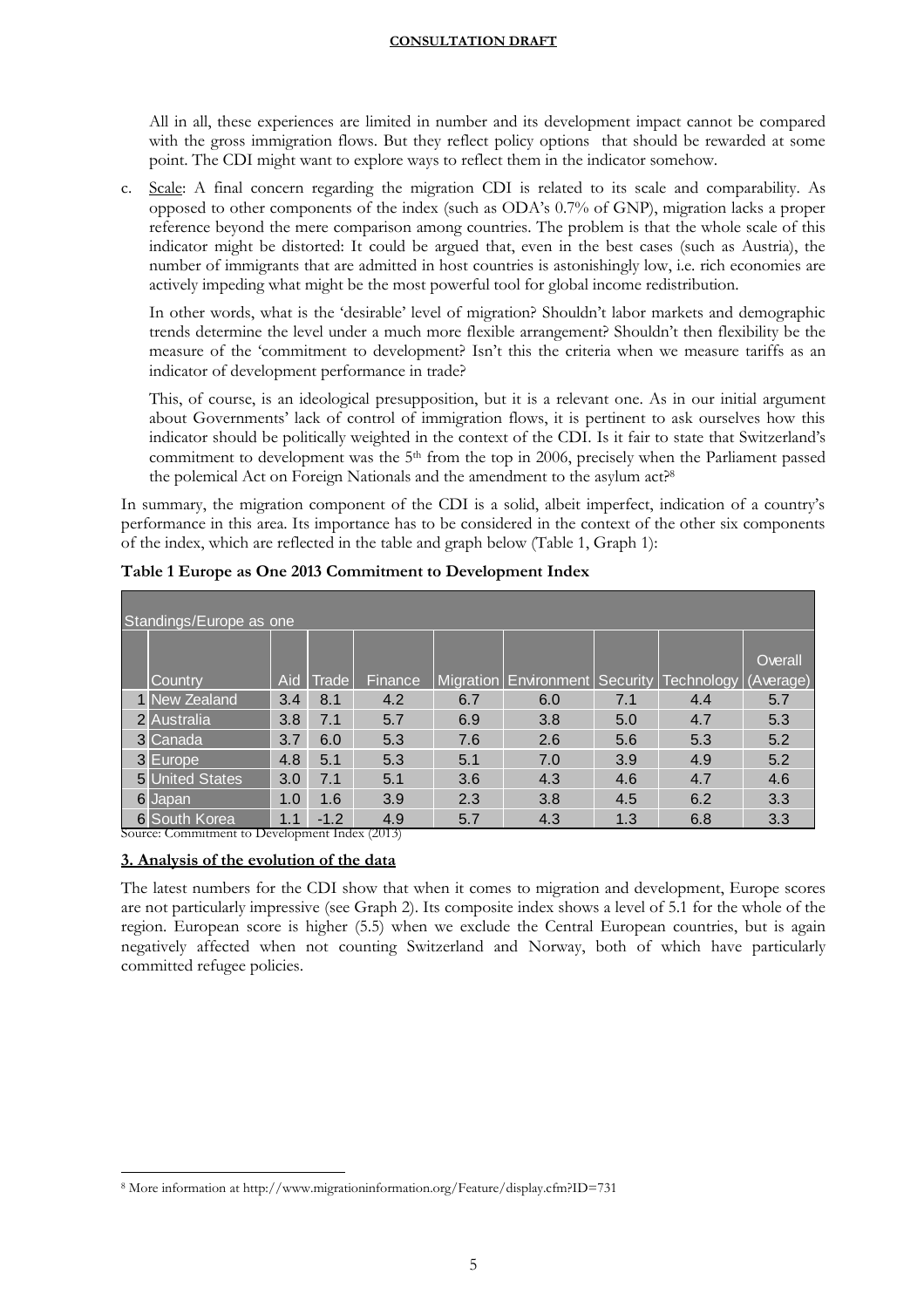

**Graph 2 Commitment to Development Index 2013 Migration score**

A closer look at the detailed data per country shows considerable differences among European countries. The average performance in the immigrant flow indicator (65% of the composite index) for Europe is 3.09, but Norway has two times as much, Austria, Sweden and Luxembourg also outperform European consolidated score, however Finland and Portugal for example do not reach even half of European score.. This is a reflection, in the first place, of the dynamism of migration flows in the periods observed (which have to be taken with caution, as we explain above); and, secondly, of a pretty good performance in the Refugee component. The Foreign students component does not seem to play a determinant role either way.

In comparison with other developed countries in the Index, Europe is in the middle. Very close to South Korea, and clearly above Japan and United States. But the performance of Australia, Canada and New Zealand (all of which score relatively high in the immigrant flows component) establishes an improvement path for Europe.

It must be noted, however, that the 2012 and 2013 European CDI on migration is below the average of previous years (see Graph 3). The reason is that in 2012 a number of Central European countries (Hungary, Czech Republic, Poland and Slovakia) were added to the CDI and they score very low in most of the migration components, particularly in the Immigrants flow one. Poland even scores negatively, reflecting a dual nature (destination and origin of migration) that is increasingly important in other European countries affected by the crisis, such as Ireland, Portugal or Spain.

Source: Commitment to Development Index (2013)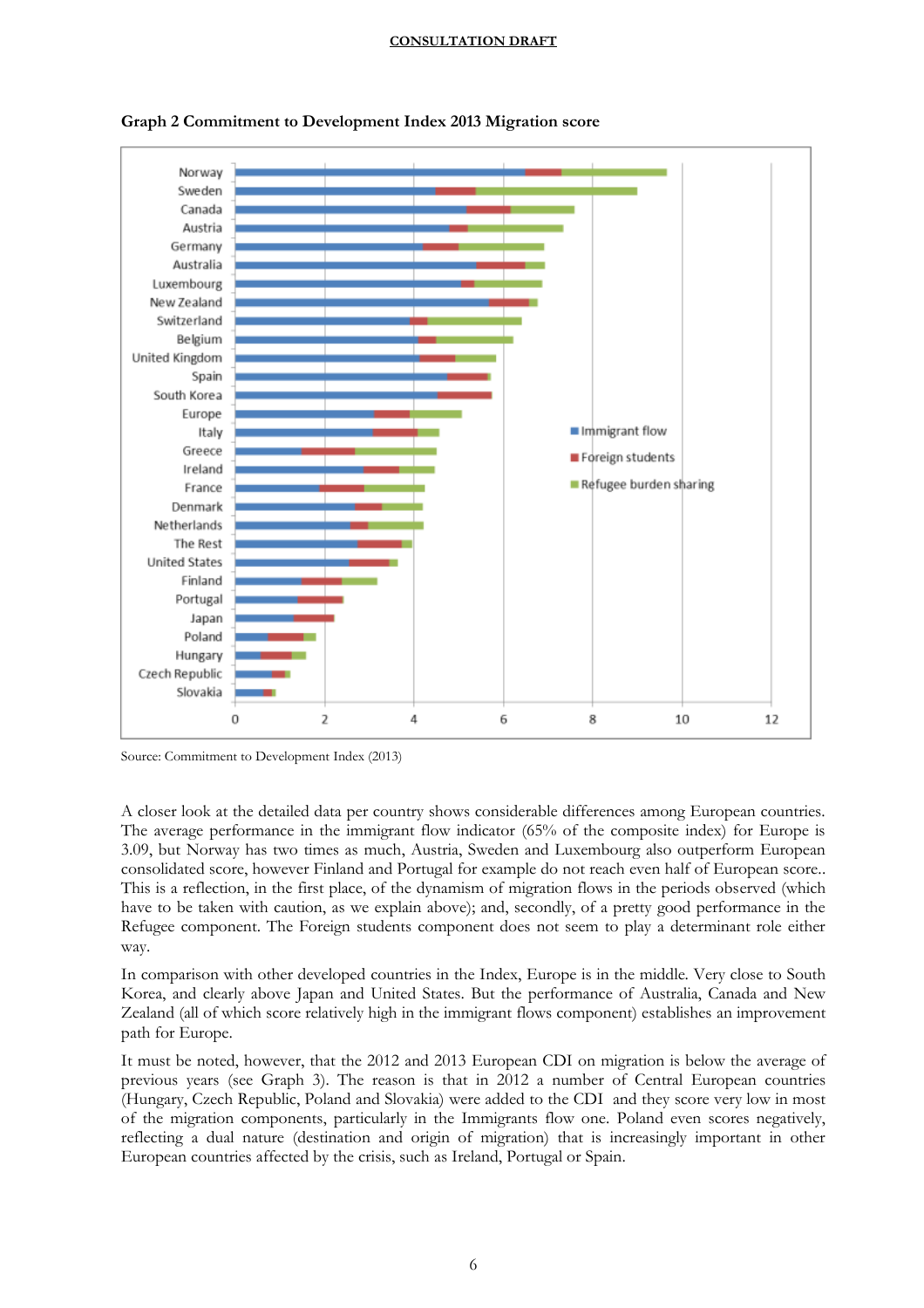Graph 3 below reviews the trends for Europe ('Europe'), Europe without countries added in 2012 ('Europe 16') and the Rest<sup>9</sup> . As we can see the migration score has not changed much over the past decade. Europe 16 is on the same level as in 2003, the Rest has decreased slightly.



**Graph 3: Commitment to Development Index Migration score 2003-2013**

Source: Author's calculations based on Commitment to Development Index (2013)

#### Evolution of the index in the period 2003-2013

 $\overline{a}$ 

Leaving aside the particular situation of the new countries in 2012, the evolution of the migration component in the last years is relatively consistent in the upper part of the table and more variable at the bottom:

 The leading group of countries includes Austria, Norway and Sweden, all of them combining high scores in the immigrant flow and the refugee burden sharing indicators. Some other countries show a very good performance in the first years of the series, but then quickly lose positions as a result of a sudden drop in the refugee burden indicator. This is the case of Germany and Denmark (2006).

Finally, it is interesting to highlight the mediocre behaviour of traditional immigration destinations like France, Belgium or the United Kingdom, all of which maintain a close relationship with their former colonies and score at an average (or even high) level in other components of the CDI. The explanation can only be found in the different historical moments of their immigration boom. Most of the foreign unskilled workers arrived in the 60s, 70s and 80s, and the immigration policy in the last couple of decades has been focused on qualified migration and, in the case of the UK, foreign students.

Table 2 includes a summary per country, including some other significant variations in the evolution of the migration indicators.

<sup>9</sup> Consolidated score of Australia, Canada, Japan, New Zealand, South Korea, and the United States.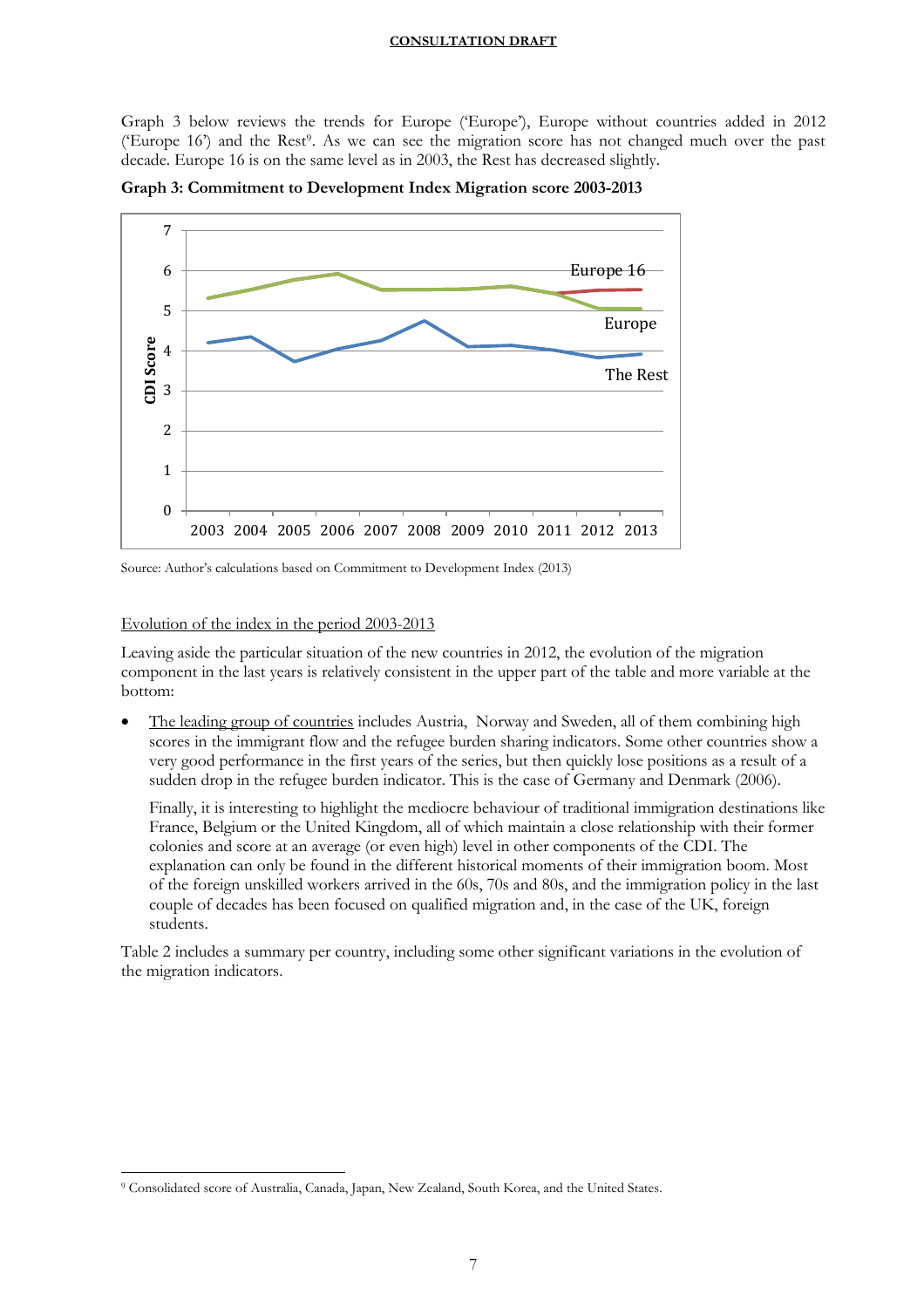| Country              |       |      | Immigrant flow   Foreign students   Refugee burden sharing | <b>Composite</b> |
|----------------------|-------|------|------------------------------------------------------------|------------------|
| Sweden               | 5.99  | 4.50 | 19.18                                                      | 8.41             |
| Spain                | 11.52 | 5.19 | 0.36                                                       | 8.34             |
| New Zealand          | 10.64 | 6.61 | 2.04                                                       | 8.32             |
| Canada               | 8.76  | 6.07 | 7.27                                                       | 8.06             |
| Norway               | 6.70  | 4.99 | 11.08                                                      | 7.32             |
| Austria              | 6.89  | 3.80 | 10.58                                                      | 7.17             |
| Germany              | 5.40  | 6.08 | 12.26                                                      | 6.87             |
| Luxembourg           | 7.38  | 1.52 | 6.48                                                       | 6.32             |
| Australia            | 6.97  | 6.82 | 3.24                                                       | 6.20             |
| South Korea          | 7.03  | 7.51 | 0.05                                                       | 5.71             |
| Europe 16            | 5.19  | 5.29 | 6.79                                                       | 5.52             |
| Greece               | 4.90  | 7.76 | 5.78                                                       | 5.50             |
| Europe               | 5.14  | 5.28 | 6.75                                                       | 5.48             |
| United Kingdom       | 4.86  | 4.62 | 6.35                                                       | 5.12             |
| Denmark              | 3.46  | 5.13 | 10.44                                                      | 5.11             |
| Belgium              | 4.32  | 3.28 | 6.50                                                       | 4.60             |
| Ireland              | 4.66  | 3.18 | 4.97                                                       | 4.50             |
| Netherlands          | 3.12  | 3.51 | 9.51                                                       | 4.46             |
| Italy                | 4.73  | 5.77 | 1.15                                                       | 4.17             |
| The Rest             | 4.31  | 6.36 | 1.83                                                       | 4.12             |
| Portugal             | 4.64  | 6.56 | 0.10                                                       | 4.02             |
| <b>United States</b> | 4.10  | 6.04 | 1.87                                                       | 3.94             |
| Switzerland          | 1.63  | 2.94 | 12.09                                                      | 3.91             |
| France               | 2.82  | 6.58 | 5.21                                                       | 3.86             |
| Finland              | 1.73  | 5.94 | 3.67                                                       | 2.75             |
| Japan                | 2.59  | 6.98 | 0.06                                                       | 2.74             |
| Poland               | 1.13  | 5.36 | 1.44                                                       | 1.83             |
| Hungary              | 0.93  | 4.66 | 1.68                                                       | 1.64             |
| Czech Republic       | 1.50  | 2.12 | 0.68                                                       | 1.43             |
| Slovakia             | 1.26  | 1.64 | 0.60                                                       | 1.18             |

#### **Table 2CDI Migration score average 2003-2013**

Source: Commitment to Development Index (2013)

Finally, when it comes to the CDI migration indicator, the comparison between Europe and other developed regions of the world does not show major differences. It is true that countries like Canada and New Zealand perform better in this component of the index, but in both cases the numbers are not much higher, while the total population makes them less relevant than Europe (see graph 4).

Europe and the Rest consolidated, perform quite similarly, Europe having a slightly higher score. The one country that would be comparable in terms of population, the USA, performs below European 2013 migration score. The difference is not even political: when it comes to development rhetoric and policies, America is far less ambitious than Europe and the EU. This is a fact in other components of the CDI, such as aid or environment. Migration, however, is an exception in this regard. Neither the USA nor Europe refers to migration policies as a component of their commitment to development, but rather a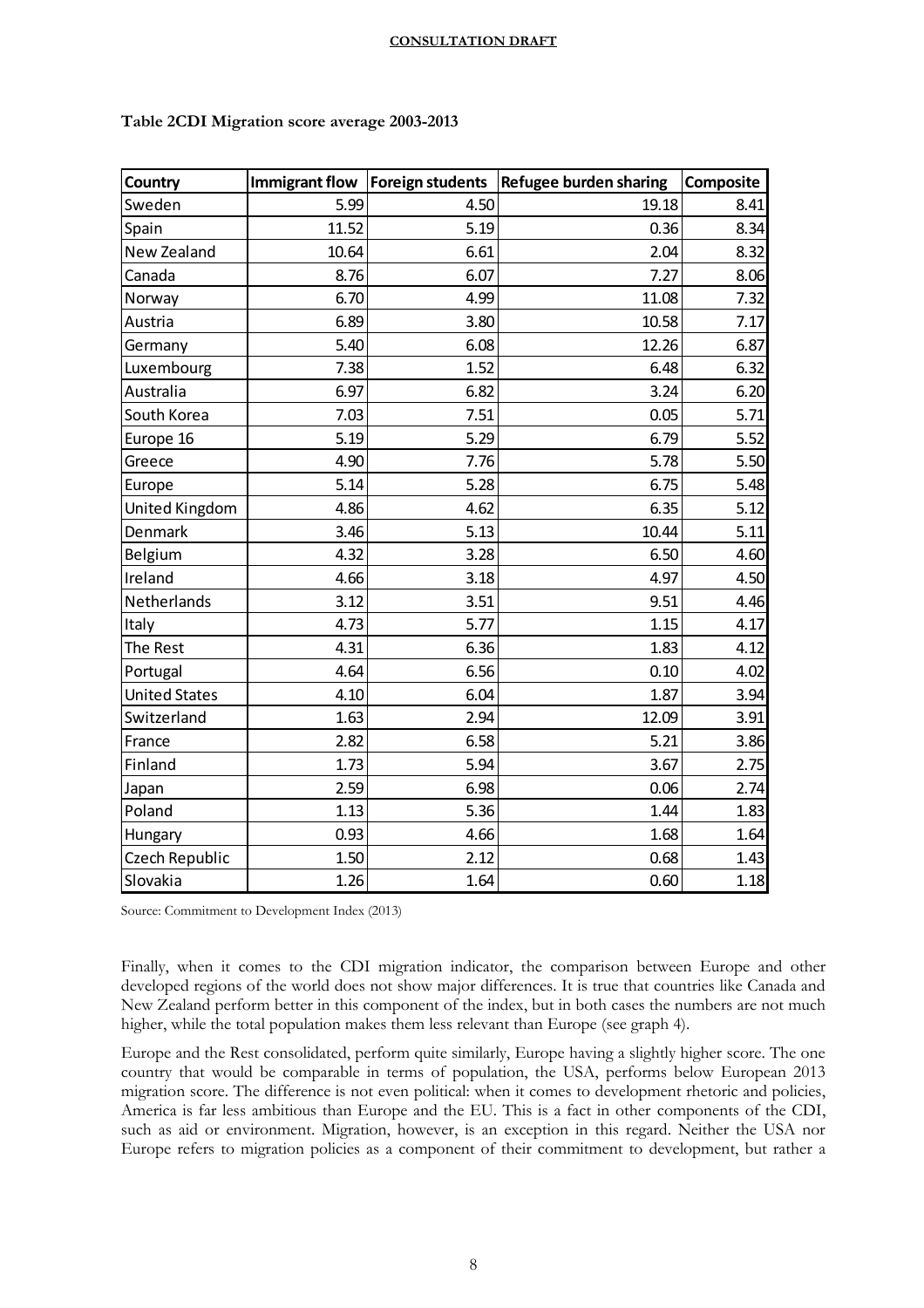core internal policy with tangible implications in their economic and security interests. This divorce has important consequences for development, as we will see in the next section.



**Graph 4 National population and CDI Migration score**

# **4. Qualitative analysis and trends**

In the analysis of what has been the evolution of European migration policies in the last couple of decades, this paper is based on a simple hypothesis: the migration regime that prevails in every single European country and, to a lesser extent, in the European common institutions, is as morally-questionable as self-defeating. It violates fundamental rights, restricts individual opportunities, limits national growth and progress, and stirs the worst instincts of our societies. In what arguably constitutes one of the fundamental challenges of our generations, it is a force against the common interest of sending and destination countries, as well as that of the migrants themselves. A more development-friendly regime is at the same time a more prosperous and safer regime for destination countries, and vice versa.

The key question we should respond is whether this force is unmovable. The political radioactivity and polarization that accompanies any debate on migration suggests that there are no alternatives to the prevailing model but to move within the narrow policy margins that we have witnessed in Europe, the USA and any other OECD country for the last twenty years. A context marked by a vulnerable economy (or an open recession, in the case of Southern European countries) does not help in this regard.

This paper will propose a more practical stance, one that avoids a debate of 'absolutes' (immigration *yes* or *no*) and tries to attempt the transformation of European migration policies from a more surgical, yet incremental, approach: identifying the binding constraints that impede reform (this section) and suggesting measures that would ease them (final section of the paper).

In a nutshell, we propose to address four different obstacles to an intelligent reform of European migration policies: institutional, political, ethical and, finally, strategic. The latter not only is critical in

Source: Author's calculations based on CDI (2013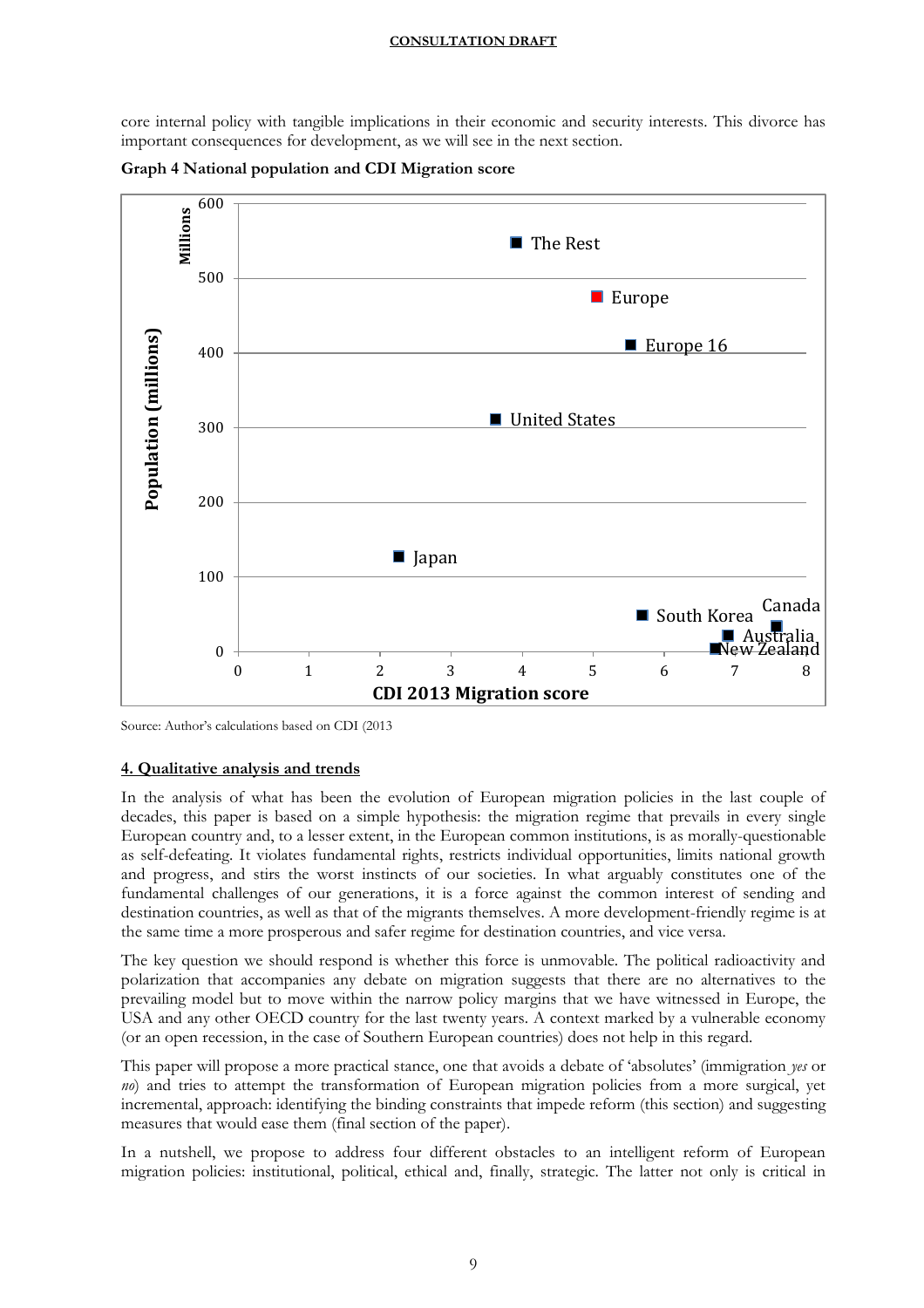order to build alternatives to navigate the complex power politics of the migration debate, but it is also our conviction that incrementally constructing a mutual trust among partners will pave the path for more ambitious changes.

# 1. *Institutional constraints: a rigid and atomized system*

The lack of a meaningful Common Migration Policy is an anomaly that contrasts with other areas of the European construction, such as trade, agriculture, finances or the free movement of communitarian citizens. Even compared to those areas where integration is still very partial –such as foreign and fiscal policies and defense- migration stands out as the last symbol of true sovereignty in 27 member States (plus Switzerland and Norway).

All in all, the EU has made tangible advancements in the communitarization of border control (through FRONTEX and EUROSUR, which provide common schemes for the detainment and deportation of irregular migrants), asylum and international protection, the mobility of highly qualified workers (through the so-called Blue Card and the directives for Intra-Corporate executives and researchers) and the admission of students (although national conditions apply once they have acceded). Efforts are being made in other areas, such as the management of seasonal labor flows (a Directive was approved in February 2014), long-term residence, return policies and the mobility of non-EU residents within the common borders. The 'Single Permit' Directive establishes a limited number of common rights for non-EU nationals residing in any member State, such as working conditions, pensions, social security and access to some public services. A number of 're-admission' have been signed with 17 third countries and specific related clauses in another 30 arrangements. Finally, an interesting experimental path has been opened with the establishment of geographical platforms intended to increase the cooperation with certain regions in the management and policy construction of migration. The Rabat Process (with Northern and Western African countries) or the EU-LAC Dialogue or the Mobility Partnerships (with some Eastern European countries) are examples of these primitive mobility arrangements, which have shown mixed results.

But this is all. Today, Europe's migration regime is still an atomized system where each of the nations decides the rules for the entry, staying and return of foreign workers and their families; unilaterally carries out regularization processes; defines bilateral migration agreements with origin countries; and regulates the access of irregular migrants to public services. Even humanitarian migration policies follow this rule. While almost all European countries are signatories of the basic regulations regarding asylum and refuge, its practical implementation varies wildly, as the CDI indicator shows.

Interestingly, this atomization does not reflect a fundamental heterogeneity in the policy approaches. On the contrary, every single country follows a model that could be characterized as 'unilateral, closed'. One that is defined according strictly to the perceived interests and priorities of the host country, and also one that hampers adaptation and innovation. As we explained in a previous paper co-authored with Lant Pritchett (2010):

"[First] the discussion is entirely unilateral: what should the USA [or any European country, in this case] and the USA alone do? Second, the assumption is that the solution will be a "closed" solution, with a once off legislative reform followed by implementation of that fixed solution (with only the details left to be worked out) rather than an "open-ended" set of processes that work towards feasible solutions. While it might create some confusion between "open" and "closed" borders, in this instance we use "open" versus "closed" as a characterization of the nature of the process of policy formulation itself, a description of how innovation happens. The term 'closed' reflects a rigid, non-adaptive, system which cannot respond easily to the evolution of circumstances versus a more open system of policy making …".

The lack of adaptation is a key flaw in the governance of what in essence constitutes an ever-changing social and economic context. The rigidity of migration policies makes it very difficult for labor flows to follow income gaps and labor demographics as the fundamental push and pull drivers of mobility. Put simply, the combination of below-replacement birth rates and increasingly aging populations is a tangible threat for the future of Europe's welfare states. A recent paper produced for the "Improving US and EU Immigration Systems" project indicates that 2010 has marked the turning point in the EU-27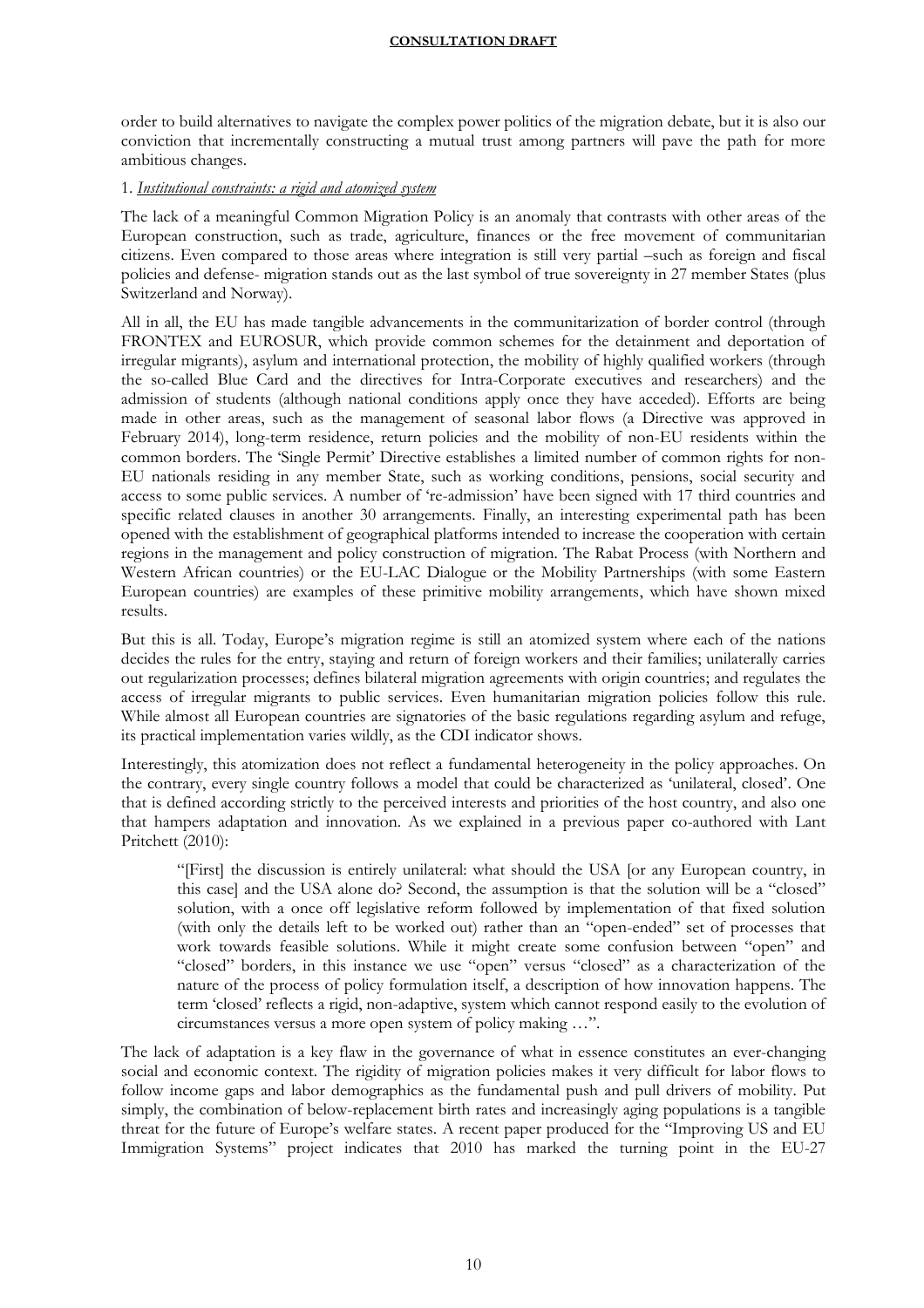demographics (see table 3).<sup>10</sup> Even if the migration trends of the pre-crisis period should continue (which is openly challenged by many), the current members of the EU would face a virtual stagnation of its total population (+3%), with a massive increase of aging people (+71%) and a tangible decrease of working age populations (-12%). The numbers are slightly different in a scenario that considers the entry of Turkey and other smaller candidates, but the fundamental trends remain.

# **Table 3: Expected population gains and losses between 2010 and 2050 by age group at EU 27 level according to enlargement and migration scenarios**

|                                                                         |      |      | Change 2050-2010 |                 |  |  |  |  |
|-------------------------------------------------------------------------|------|------|------------------|-----------------|--|--|--|--|
| Age group                                                               | 2010 | 2050 | <b>Absolute</b>  | <b>Relative</b> |  |  |  |  |
| Scenario 1. No further enlargement of the EU                            |      |      |                  |                 |  |  |  |  |
| 1.A: No migration                                                       |      |      |                  |                 |  |  |  |  |
| $0 - 20$                                                                | 81   | 59   | $-22$            | $-27%$          |  |  |  |  |
| $20 - 65$                                                               | 338  | 246  | -93              | $-27%$          |  |  |  |  |
| $65+$                                                                   | 87   | 143  | 57               | 65%             |  |  |  |  |
| <b>Total</b>                                                            | 506  | 448  | $-58$            | $-11%$          |  |  |  |  |
| 1.B: Continuation of current migration trends                           |      |      |                  |                 |  |  |  |  |
| $0 - 20$                                                                | 81   | 73   | -8               | $-10%$          |  |  |  |  |
| $20 - 65$                                                               | 338  | 299  | $-39$            | $-12%$          |  |  |  |  |
| $65+$                                                                   | 87   | 148  | 62               | 71%             |  |  |  |  |
| <b>Total</b>                                                            | 506  | 521  | 15               | 3%              |  |  |  |  |
| Scenario 2: Entry of Croatia, Iceland, Macedonia and Turkey into the EU |      |      |                  |                 |  |  |  |  |
| 2.A: No migration                                                       |      |      |                  |                 |  |  |  |  |
| $0 - 20$                                                                | 81   | 83   | 2                | 3%              |  |  |  |  |
| 20-65                                                                   | 338  | 305  | $-33$            | $-10%$          |  |  |  |  |
| $65+$                                                                   | 87   | 163  | 76               | 88%             |  |  |  |  |
| <b>Total</b>                                                            | 506  | 551  | 45               | 9%              |  |  |  |  |
| 2.B: Continuation of current migration trends                           |      |      |                  |                 |  |  |  |  |
| $0 - 20$                                                                | 81   | 97   | 16               | 20%             |  |  |  |  |
| $20 - 65$                                                               | 338  | 359  | 21               | 6%              |  |  |  |  |
| $65+$                                                                   | 87   | 168  | 81               | 94%             |  |  |  |  |
| <b>Total</b>                                                            | 506  | 624  | 118              | 23%             |  |  |  |  |

Source: Fargues (2011)

Whether these new societies will demand the same number of non-skilled workers is open for discussion. Technology and outsourcing can play an important role in reducing the foreign labor demand in many destination economies, and the structural impact of the crisis in the longer-term trends of labor markets is uncertain. But the general consensus among authors is that these structural and conjunctural factors will not alter the fundamental trends of European labor markets. A recent prospective report from CEDEFOP (2012) - a reputed analytical center in this area - states that "The forecast is that [in 2020] there will be some eight million newly created jobs, but nearly 10 times more job opportunities, around 75 million, will arise due to the need to fill the jobs of people leaving the workforce". According to the

 $\overline{a}$ <sup>10</sup> Details can be found i[n http://cadmus.eui.eu/bitstream/handle/1814/17839/EU-](http://cadmus.eui.eu/bitstream/handle/1814/17839/EU-US%20Immigration%20Systems%202011_09.pdf?sequence=1)

[US%20Immigration%20Systems%202011\\_09.pdf?sequence=1.](http://cadmus.eui.eu/bitstream/handle/1814/17839/EU-US%20Immigration%20Systems%202011_09.pdf?sequence=1)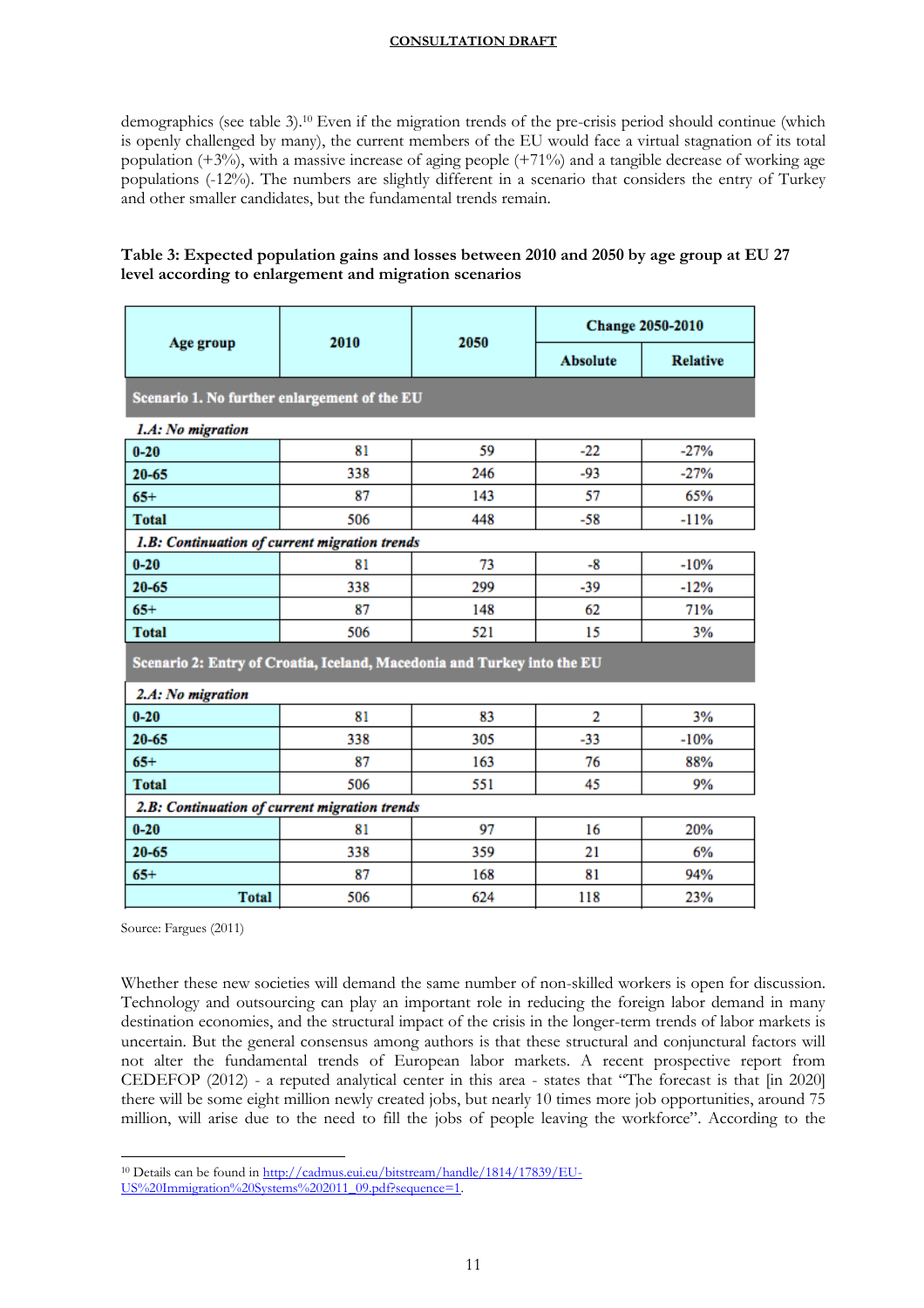report, most of this employment will still be concentrated in medium-level qualifications, but there is a progressive polarization towards higher and lower qualification schemes. In other words, unless native families are willing to return to 19<sup>th</sup> century fertility rates, Europe is condemned to increase the inflow of qualified and non-qualified workers in order to sustain its growth and its welfare state.

The progressive consolidation of an inverted-pyramid demographic model in Europe has a natural complementarity in the inequalities between origin and destination countries. Put simply, income-gain expectations constitute the fundamental push factor in labor mobility. The 14 km that separate Morocco from the Euro area through the Strait of Gibraltar defines an income per capita (PPP) difference of 7 to 1. The wealth gap with big migration partners in other regions of the world follows the same pattern: 4 to 1 in Ecuador and Albania; 9 to 1 in Philippines; or 20 to 1 in Kenya (World Bank 2013). <sup>11</sup> Ortega y Peri (2009), estimated that each P\$1,000 increase in the income gap of origin and destination countries increases migratory pressures by 6% to 10% with regard to previous levels.

Clemens, Montenegro and Pritchett (2008) offered a refined version of this argument, focusing on the US as a destination case. Comparing the wages of workers inside the United States to the wages of observably *identical* workers in 42 countries outside the United States,<sup>12</sup> the authors estimate that "The median wage gap for a male, unskilled (9 years of schooling), 35 year old, urban formal sector worker born and educated in a developing country is US\$15,000 per year at purchasing power parity". For a Bolivian worker, they can expect to multiply their wage by 2.7; Indians by 3.2; and Nigerians by 8.4.

These precise calculations have not been made for the European case, but it is difficult to expect wild geographical variations, as the very future migrants indicate. Gallup's Potential Net Migration Index found in 2010 (Gallup 2010) that "If all adults worldwide who desire to migrate permanently to other countries actually moved where they wanted today, each [destination] country would see their adult populations double or even triple". Around half of the adult population in countries such as Haiti, Nigeria, El Salvador or Comoros would be willing to emigrate temporarily or permanently should they have the opportunity.<sup>13</sup>

It goes without saying that the relevance of income disparity and labor demographics as the major structural forces for mobility is nuanced by a number of other variables such as increased technology and information, reduced transport costs, social benefits or diasporas as welcoming safety nets. Most of them tend to intensify in the years to come. For the same reason, specific migration policies can influence the short-term orientation and volume of flows: the introduction of visas by the Spanish Government for a number of Latin American countries at the end of the last decade had an obvious immediate effect on the affluence of legal immigrants, although not necessarily in the total outflows.

The important point is that those secondary factors influence and characterize the migration process but do not determine it, as the conventional wisdom goes. This was recently reminded by the 2012 OECD Migration Outlook in its analysis of the crisis-affected labor markets:

"*The first lesson*, and it is a key one, is that it is job opportunities and demand by employers which drive labour migration. Migration policy can of course set limits which employers have to respect, such as minimum wages and working conditions or education levels or even occupations for which recruitment of immigrant workers is allowed, but the bottom line is ... no work, no labour migrants."

If this is true, the contrast of these forces with the rigidity of the migration regime is shocking. In any circumstance, the most intensive period of immigration into Europe after the Second World War (the last couple of decades) has been trapped into a fundamentally restrictive framework. According to Boeri and Bruker (2009), 70 out of the 92 legislative reforms carried out by European countries since 1990 were intended to unilaterally tighten the already restrictive existing rules: increasing difficulties to get a visa, reducing the timeframe of residence and working permits or establishing more obstacles for family reunification. For unskilled workers –and, to a lesser extent, for the more qualified ones-, obtaining a permit to work temporarily in a European country can imply between one and two years of endless, expensive, arbitrary and uncertain administrative procedures.

<sup>12</sup> Controlling for country of birth, country of education, years of education, work experience, sex, and rural- urban residence.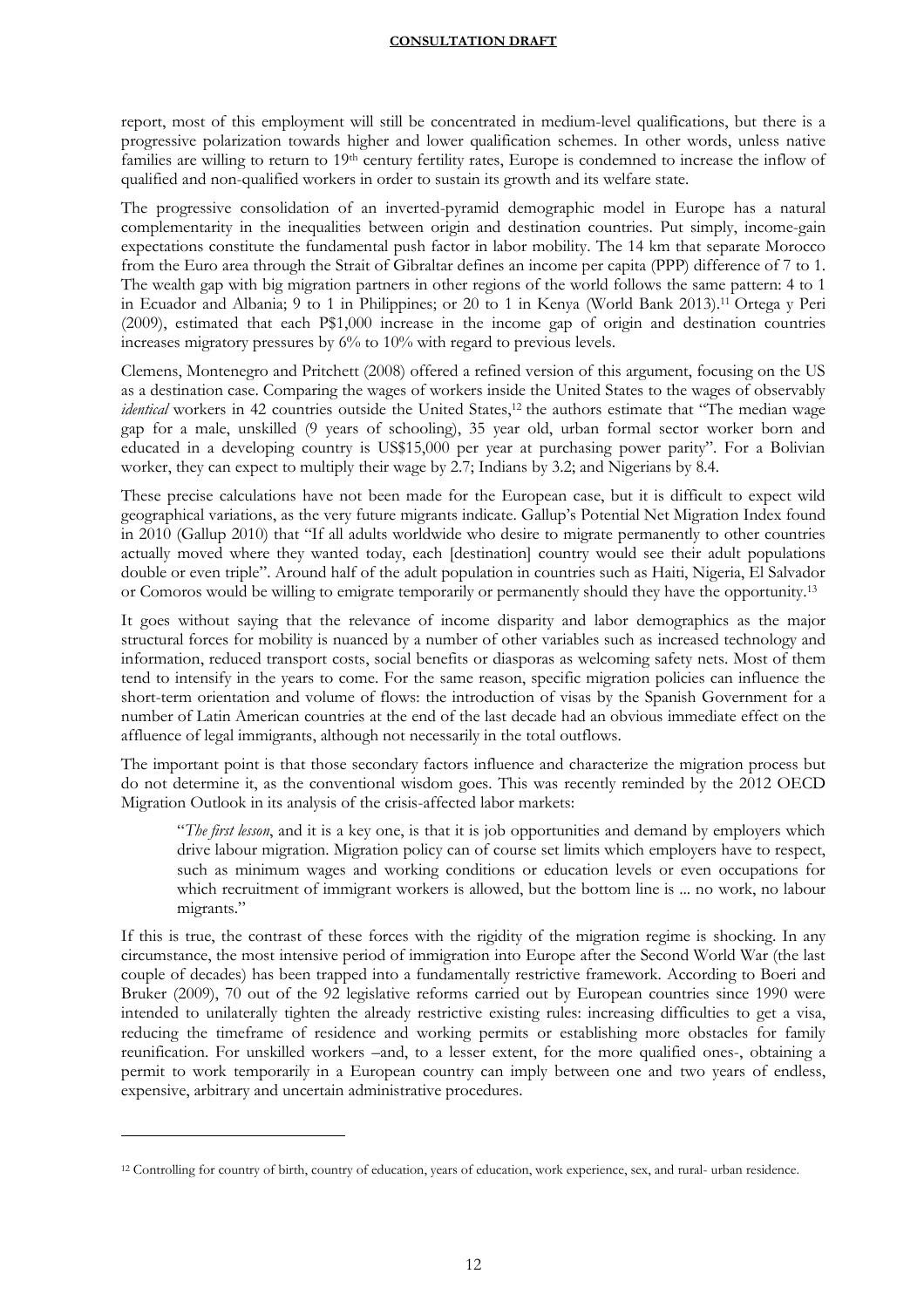The problem of the European approach is that unilateralism is a game that others can play as well. Very often, origin countries and migrants themselves will find that it is worth to play out of the system. Undocumented residence –either through illegal entries or, more often, through the practice of overstaying visas- is a permanent factor of the European migration debate. Statistics in this regard are variable, but trustworthy estimations like the *Clandestino Project* (Morehouse and Blomfield 2011) has established the current figure (2008 numbers) in a range between 1.9 and 3.8 million irregular residents in the EU-27 alone, 13% of its total foreign population. 14

According to the same source, the presence of undocumented migrants in 2012 was particularly notorious in a few countries like the UK, where up to 1 out of every 4 immigrants (a total of 863,000) is undocumented. Other large countries like Spain, Germany, Italy and France have numbers between 350,000 and 450,000, but in these cases its relative weight in the overall immigrant community is more reduced and it could have been reduced dramatically during the period of the Great Recession. Since 2008, the number of FRONTEX's detected illegal border crossings has gone from 160,000 in 2008 to around 100,000 in 2010, due mainly to the decrease in labor demand.





Source: Morehouse and Blomfield (2011)

To grasp the actual relevance of undocumented immigration, two other factors must be considered: the total EU numbers were considerably reduced after the accession of countries like Romania and Bulgaria, whose nationals where living irregularly. As a matter of fact, the range of estimations was 40% higher (2.4- 5.4 millions) in 2005, before these countries acceded the EU. Secondly, and most important, over the past 25 years European countries have carried out 69 regularization processes, the great majority of them during the past two decades. These processes ended up in the regularization of over 4.3 million undocumented migrants (Kraler 2012). Just in the Spanish case, 3 collective regularizations since 1998 affected almost 1 million people.

It is the 'bulimic' logic of the model. When the right incentives are in place, the door is too small to enter (and too small to exit, as the current crisis is showing). The ever-increasing problem of undocumented migration is eventually dealt with through regularization processes, the same way a pressure cooker releases steam. All of which creates a massive opportunity cost, a policy failure and a general sense of frustration.

<sup>14</sup> These figures are similar to those estimated by the OECD.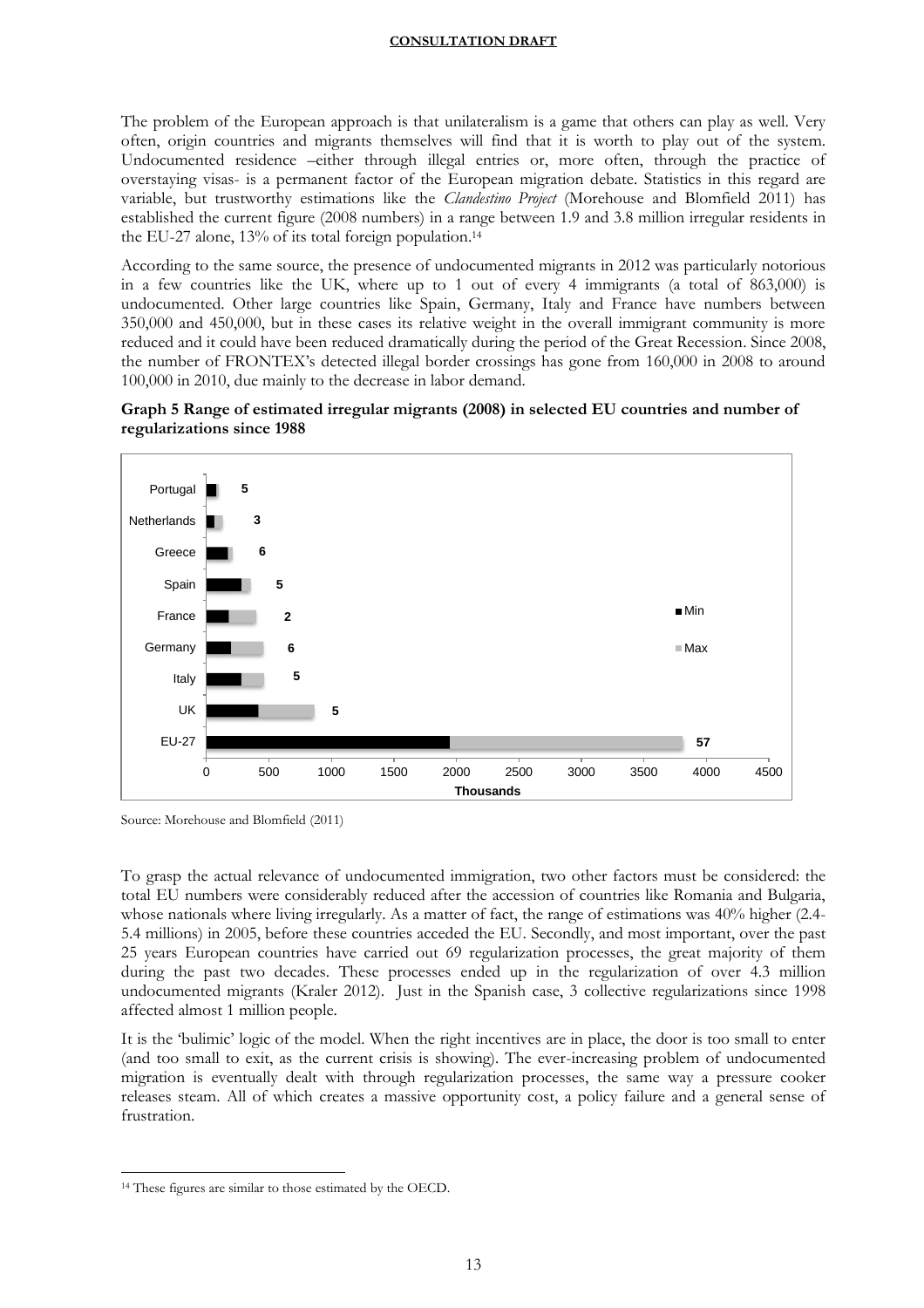It does grant, however, profitable electoral gains. To the extent that the rigidity of the migration regime responds greatly to political considerations and electoral toxicity, nobody is happy with the system… but nobody is willing to operate outside of it. While citizens naturally coexist with illegal immigration (sometimes as close as their very households), they are ready to punish any political attempt to make it more flexible. It is a society of in-house conscience objectors.

The current economic crisis will only intensify the pressures for control, taking native employment as a top priority and fueling nationalist movements. The populist and even violent reactions against immigrants (and the separatist movements in countries like Spain, Belgium, UK or Italy) are likely to intensify identity policies and weaken the chances for an internationalist approach. Greece's Golden Dawn or France's National Front are rough versions of a much more extended ideology that in the last years has captured governments in Hungary, Finland, Italy or France. An enlightened debate should balance these with a long-term view on the future identity and interests of European societies.

# 2. *Political constrains: the multiple inefficiencies of a bipolar model*

The conflict between socioeconomic realities and political perceptions has generated some sort of a 'bipolar' migration regime where a formal system (*de iure*) is developed in parallel of a real one (*de facto*)(Pritchett and Fanjul 2010). The first is based on the conviction that destination governments can actually determine in full detail who enters, under which conditions and for how long. At the same time, a different *de facto* migration regime is taking place. One where millions of workers enter OECD economies through legal or illegal mechanisms (with the explicit or implicit support of their origin states), navigate the administrative and social storm imposed on them and make a decision on whether to stay or return depending most basically on the labor opportunities and the extent to which they have established roots. When these opportunities disappear, many are trapped without an income and without a chance to return.

Contrary to what common sense would dictate, the experience of European countries in the last decades shows that these two realities have not often overlapped, nurturing a system based on mutual distrust. And distrust has the effect of a vicious circle: first, migrants and origin countries are ready to operate outside the system; second, destination governments fall into an obsessive *micromanagement* that affects the natural behavior of markets in the wrong way, increasing risks and reducing opportunities.

What does this mean in practice? Leaving asylum regulations aside, migration regimes are designed to address current and future skills and labor shortages, as well as the rights and obligations derived from the mobility of foreign workers (such as working conditions and family reunification). The way European countries respond to these challenges differs wildly depending on the different states. All of them, however, comply with some common characteristics:

- There is a **high degree of interventionism**, derived from the political cautiousness that surrounds migration debates. Either through lists of 'occupational-shortage sectors' (Spain), point-based mechanisms (UK) or even demand-driven models (Sweden) <sup>15</sup> , immigration rules determine in considerable detail the skills, sectorial and geographical limitations of foreign employees, as well as their residence timeframe. It is true that the extent to which these conditions are enforced depends on the willingness and capacity of the authorities, but control formalities are established in the first place. The Single Permit Directive (European Parliament 2011)-which took four years of negotiations and excludes the UK, Ireland and Denmark- is a modest step forward in the homogenization of non-EU workers' rights, but it is full of national caveats and it does not incorporate the automatic right to work freely in other EU countries, therefore perpetuating the inefficient compartmentalization of the labor market. <sup>16</sup> This rusty mobility system affects return policies as well, introducing different mechanisms to incentivize return, except for the key one: an open opportunity to come back in the future without going back to the end of the row.
- There is a notable **differentiation between qualified and non-qualified workers**, in the benefit of the former. Migrants with higher qualifications (such as health professionals or computer engineers, for instance), tend to benefit from much more open migration regimes: quicker and cheaper

 $\overline{a}$ <sup>15</sup> It must be noted, though, that the 2008 Swedish reform of temporary migration models was a step forward in terms of matching real migration demand and supply.

<sup>16</sup> A interesting critic of the norm can be found in this EPC Policy Brief:

[http://www.epc.eu/documents/uploads/pub\\_1398\\_eu\\_single\\_permit\\_directive.pdf](http://www.epc.eu/documents/uploads/pub_1398_eu_single_permit_directive.pdf)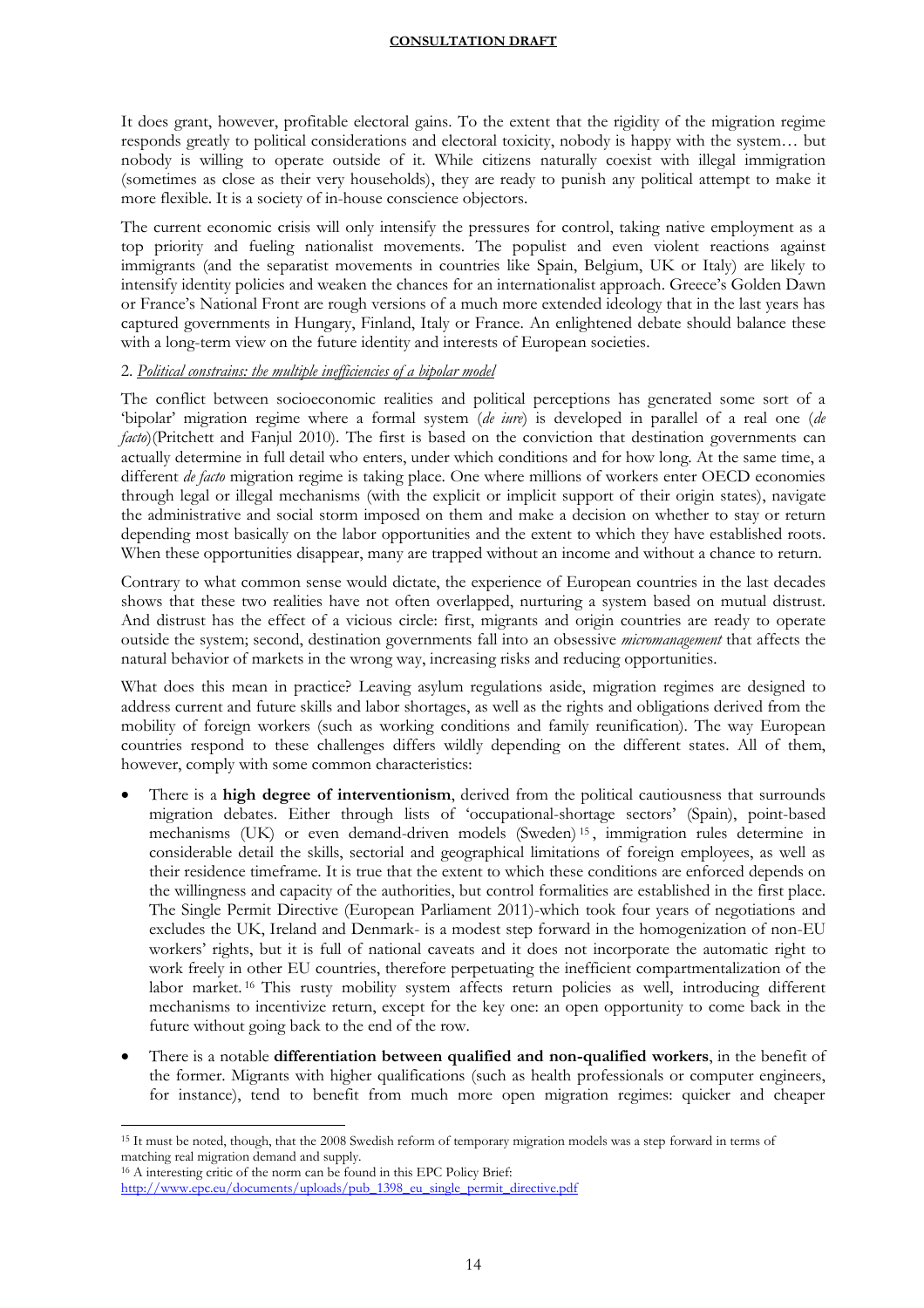admission processes, far less restrictive sectorial and geographical conditions, and easier and quicker family reunification and integration mechanisms are some of these advantages. This ambivalence reflects the different social perceptions with regard to unqualified migration, which are translated in a smoother political context. The fact that the European Blue Card was agreed is illustrative. Meanwhile, almost all non-qualified flows are admitted on temporary or seasonal basis, exception made of family reunifications.

 **Policies and norms take a mercantilist approach to migrant workers**: not only decisions are made on the basis of the (short-term) interests of destination economies and societies, but they are paved with all kinds of precautions and conditions that disregard the human nature of labor mobility and ignore the social contract embedded in it. The current crisis has opened some crude debates in this regard in important destination countries such as Spain, Italy, UK or Greece, where mainstream media and political parties have reduced the lives of immigrants to a disposable resource that is now a problem as much as it was an opportunity in the past.

The bipolarity of the migration regime results in all kinds of inefficiencies that damage the public interest at both sides of the process. From the **ethical** perspective, there's a fundamental problem with the logic of the system: to the extent that rules respond to purely political impulses and are designed to *control*, rather than *govern* migration flows, the system leads to the labor and social discrimination of foreign workers and their families. Temporary working schemes are subject to a number of conditions and limitations that can be distorted in the benefit of abusive employers, particularly in sectors such as agriculture and caring services.<sup>17</sup> Many workers are also affected when their academic qualifications are arbitrarily rejected, leading to the so-called 'brain waste' phenomenon. In general terms, there's a comparative disadvantage and an opportunity cost in the difficulties to accept other employment opportunities due to the conditions attached to the visas.

But it is the reality of undocumented migration and residence that concentrates most of the problems. Irregular migrants are subject to the violation of human and labor rights, the social discrimination of individuals and communities, and the denial of asylum rights (see Lampedusa, Ceuta and Melilla, for instance). In their obsession to control migration flows against the logic of its true drivers, many States cross the boundaries of what is acceptable in a liberal and modern democracy: arbitrary detention of undocumented workers, insufficient guarantees for unaccompanied minors, separation of families or denial of basic rights such as the access to health are just examples of this. Despite of its formal guarantees, the Return Directive, which was approved by the European Parliament and the Council in 2008, establishes in practice a punitive legal framework for migrants that allows for a up to a year and a half of reclusion and does not guarantee a return in safe and dignity. It is the same 'self-deportation' logic that has been debated in the USA during the last Presidential campaign: creating a living hell for irregular immigrants, so that return is eventually an acceptable option.

From the **economic and public governance** perspective, the current migration regime is a multidysfunctional one. In the first place, interventionism hampers the capacity of labor markets to adapt to economic cycles. According to the OECD (2009),a high share of the workers that acceded Southern Europe in the past decade did so on irregular basis. Portugal, Spain and Italy are paradigms of this 'narrow door' phenomenon. In the latter case, the Government granted 249,000 visas in the period 1998-2002, while more than twice as much immigrants entered the country and found jobs in that same period. When the economic crisis arrived, the incapacity of destination Governments to facilitate return processes through future migration opportunities has seriously reduced the 'circular' mobility of workers. Despite of the economic incentives (such as the possibility to capitalize unemployment benefits into one single payment linked to the return) and the fact that 4 out of 10 immigrants are now unemployed in Spain, the rate of return of non-nationalized foreign workers has been very slow since the crisis exploded in 2008 and only accelerated in the last months. In part, this is due to related factors such as housing investments, but the past experience, the need to consolidate a legal status through naturalization and the uncertainty about future opportunities to emigrate seem to have played a major role in these decisions. In short,

<sup>17</sup> A similar complaint has been repeatedly made in the USA. See, for instance Southern Poverty Center's work on *Immigrant Justice* (http://www.splcenter.org/what-we-do/immigrant-justice).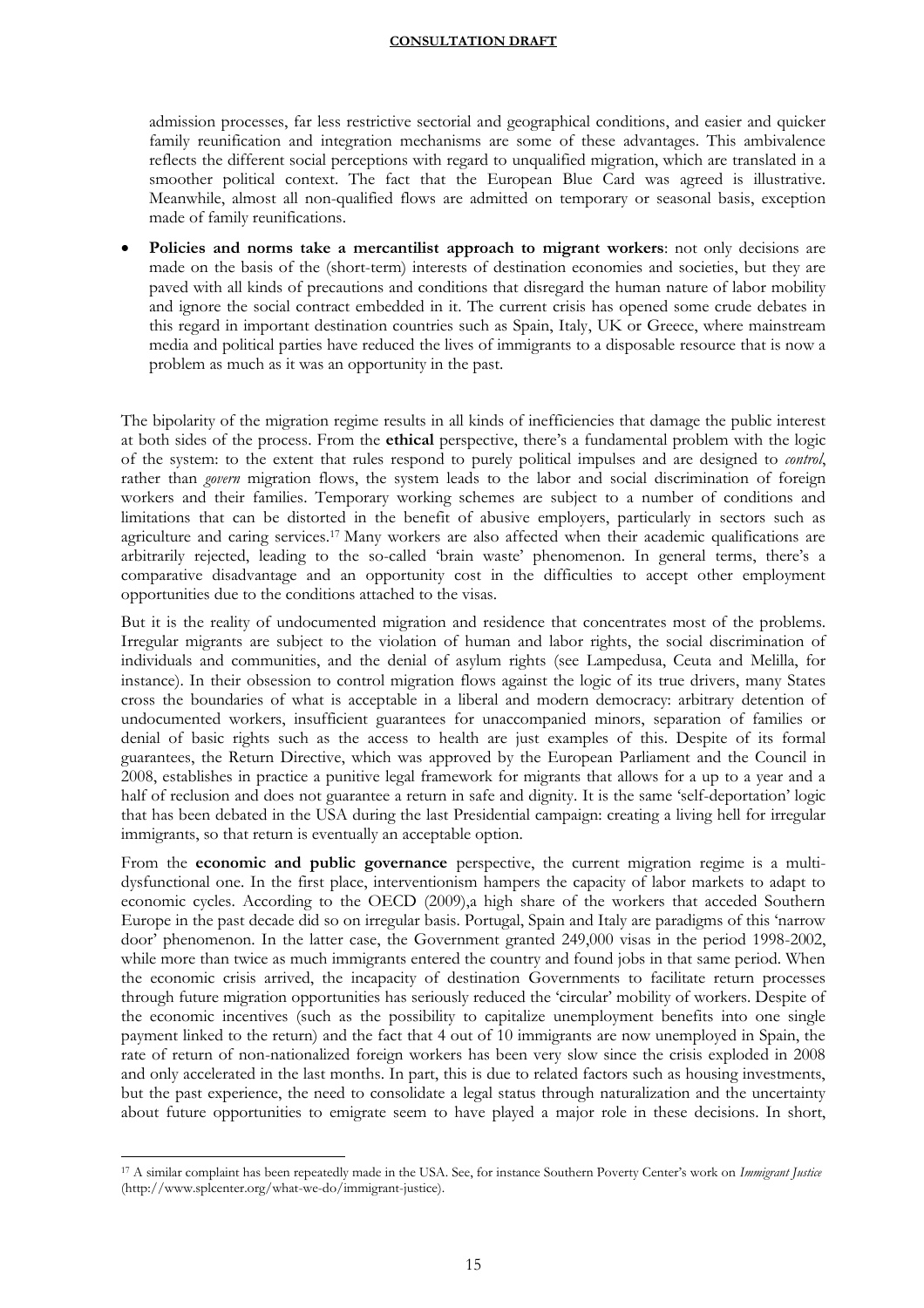Europe's crisis has been translated into a sudden reduction of immigrants' inflows, but not on an equivalent intensity of returns (see graph 6).



**Graph 6 Inflows of foreign population (thousands)**

 $\overline{a}$ 

Net fiscal costs are another concern related with the current migration regime, particularly in relation with irregular migration. A report by the Institute for Public Policy Research (IPPR 2009) suggested that the legal condition of many immigrants in the UK has an annual cost for the State of at least 1bn pounds.<sup>18</sup> Similar arguments could be made in other European countries where there's a substantial number of undocumented migrants that are contributing to the national economy through their employment and indirect taxes, but do not do so through income and other direct taxes. Instead of limiting their access to social services, Governments should consider the way to make them contribute for their financing, while offering a more transparent fiscal report of migrants' contributions (hoping to be heard: the latest edition of the OECD's International Migration Outlook (OECD 2013) is a sound reminder of the widely positive fiscal impact of migration in host economies, and yet it does not seem to have made a difference in the highly ideological debate that is taking place in Europe).

Finally, the rigidity of migration policies limits their impact on the competitiveness of destination countries. Administrative labyrinths, lack of information, fees and transactional costs have a crowding out effect on small and medium enterprises, which cannot benefit from the existing recruiting schemes in many countries.<sup>19</sup> Migrants themselves are forced to wait long and pay high fees to formal or informal intermediaries that facilitate the entrance in the country. Background research for the 2009 Human

Source: OECD Migration Outlook (2012)

<sup>&</sup>lt;sup>19</sup> The recent debate in the UK around the new limitations on qualified immigrants is an illustrative one in this regard. It's been happening for a while and it found its paroxysm during the recent European Elections. See The Economist October 20<sup>th</sup> 2012 piece *A Harder Road* for the general arguments (http://www.economist.com/news/britain/21564895-government%E2%80%99spolicy-students-and-skilled-migrants-threatens-do-long-term-damage).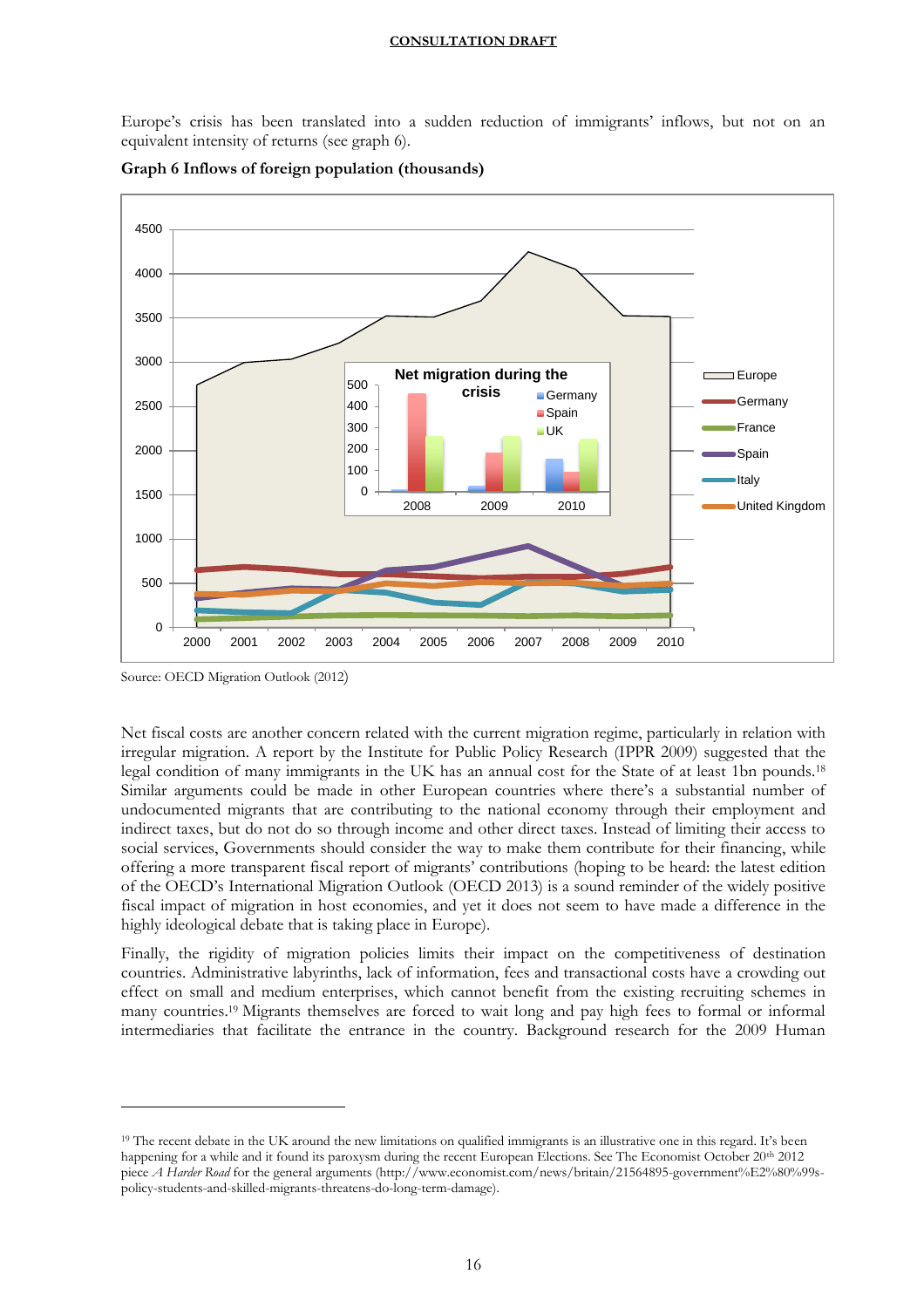Development Report (Martin 2009). showed that the total cost of the trip for an irregular migrant could range between \$1,000 and \$20,000.<sup>20</sup> This debt is a major obstacle for return.

All in all, the inefficiencies described above imply social and economic costs for destination countries, as well as a serious risk for the governance and cohesion of their societies. But, important as these are, the costs for Europe are dwarfed by the costs imposed by the system on the development opportunities derived from migration. If OECD countries had to assess the impact of their migration policy decisions on the welfare of migrants and their origin countries (which is not the case) they should at least consider the following:

- a) How many immigrants are admitted every year into the country and for how long: we have already referred to the importance of the total volume factor in the description of the CDI, but it is worth reminding here the critical role played by migration in global progress and the reduction of international income gaps. A famous estimation by the World Bank (2006) suggested that, all things considered, a modest increase in the number of unskilled migrants in OECD countries (equivalent to a 3% of the total labor force) could generate over \$300bn in development benefits. Roughly half of this amount would go to their communities of origin and half would remain in the hands of the migrants themselves. It is difficult not to have these numbers very present when donors engage in endless discussions on the levels of aid, for instance, when its best year's total amounted for around a half of the \$300bn mentioned above.
- b) Where they come from: development does not play any practical role whatsoever in the definition of migration quotas and policies. Workers and their families access Europe on the basis of their own requests, their qualification or the reunification rights they can benefit from. But, as the CDI clearly states, the original income level of the migrants (determined geographically or otherwise) establishes the expected gain and therefore the potential development impact. One of the downsides of the simplicity and toxicity that affects the public debate on migration is the difficulty to suggest a more surgical approach to some challenges. Michael Clemens' proposal on an specific visa program for Haitian workers has a negligible effect in the overall number of migrants that enter the US, but could still change the lives of thousands of people that have been hit by one of the worst natural disasters of the last years. Europe could consider a similar 'exceptionality' approach for populations affected by disaster-induced displacement. <sup>21</sup> But the lack of clear norms and the incapacity to show any 'weakness' in the control enforcement agenda is impeding these kinds of solutions.
- c) What is their legal status: the undocumented status of millions of migrants that live in Europe is the source of a number of ethical, economic and social inefficiencies, as we have seen above. But it does have an impact as well on the development outcomes of their migration experience. Their disadvantages and vulnerabilities partially determine their wages, working conditions, occupational mobility, access to social services and political representation, reducing their own benefits and those that receive their communities of origin. Sabates-Wheeler (2009) used a series of surveys of Malawians and Ghanaians in the UK to illustrate this argument: prospective legal status is not a reason that will determine the decision to emigrate and in fact there's a clear benefit in terms of their original situation; however, irregularity diminishes the gains and increases the suffering of the process.

Needless to say, the formal legal status is less of a determinant than the actual consequences of it. Undocumented migrants have until very recently been able to live a pretty decent existence in countries like Spain (where they used to have full access to education and health benefits) but not necessarily in others.

d) What are the development incentives in migration policies: complementary policies can help to boost the benefits of migration for development. Efforts to increase the circularity of migrants (thus stimulating the transfer of know-how, technology or entrepreneurship), increase and optimize remittances or compensate origin countries for potential brain-drain effects have been part of explicit development policies in some cases. While not necessarily successful, these are all important efforts

<sup>21</sup> A recent paper by Cooper (2012) for the CGD shows the weaknesses of the European regulation in this area. *Migration and Disaster-Induced Displacement: European Policy, Practice, and Perspective*.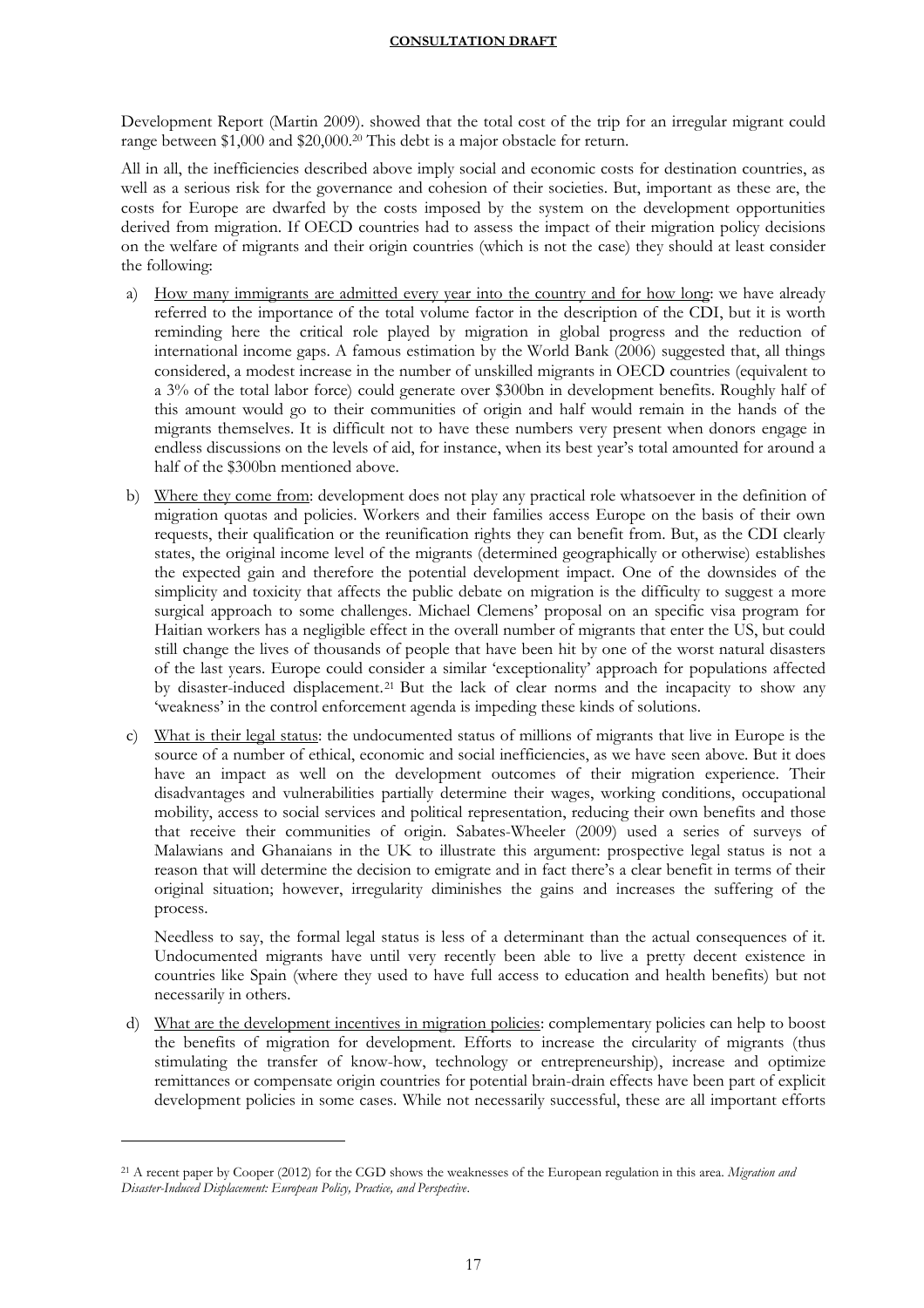that capitalize a good share of the debate, but they must not be used to shadow the more relevant argument on the volume and the composition of migration flows.

e) To what extent migration policy is 'contaminating' aid agreements: Contrary to the progressives' conventional wisdom, an increase in aid flows to, say, Africa would not diminish the migration pressure from this continent. Leaving aside the fact that aid alone has a limited capacity to reduce potential migrants' income gaps, the argument ignores the fact that a good share of Africa has not actually begun to migrate to Europe because they lack the economic and educational resources to do so. Aid would only take the continent closer to a massive emigration 'launch point', rather than the contrary. Realizing this fact should help to reconsider the importance of some migration origin countries as the destination of European aid flows, which should be oriented according to impact and real added values.

Beyond that, migration policies can also play a distortive role in aid policies, contaminating cooperation agreements with an informal link to migration control. This has been the recent case of the Spanish government in West African countries such as Senegal and Cape Verde, where aid programs were signed hand to hand with 're-admission' (i.e. deportation) agreements. (Fanjul 2008).

# 3. *The ethical strabismus: A 'right to protection' vs. a 'right to survive'*

One out of four Malian children die before the reach the age of 5. Why is it morally unacceptable to deny protection to a Malian mother that suffers political, sexual or racial prosecution, while it is practically mandatory to do it when she is trying to avoid the early death of her son? The economic apartheid against which we abhor in our European societies becomes admissible when it is exerted against somebody that holds a different passport.

The definition of migration policies is partially determined by the national understanding of *responsibility*  towards third country nationals. The laws reflect a moral hierarchy in our societies. This is easy to understand when it comes to far-away genocides –which triggered an international *responsibility to protect*and political persecution. With mixed results (as the CDI very clearly indicates), OECD governments have obliged themselves to approve and implement regulations that protect the internationally recognized right to asylum.

But, so far, these same governments have been extremely reluctant to extend this protection to the social and economic rights that are at the basis of the migration processes, or to other forms of 'destitution' such as disaster-related displacements. The fact that the UN Convention on the Protection of the Rights of All Migrant Workers and Members of Their Families has been ratified or signed by 65 countries, none of which is a Northern destination one, is illustrative. This agreement establishes a reasonable floor for the rights of migrants and contains all kinds of guarantees that limit the obligations of destination countries in terms of their social and legal commitments.

Some countries (like Austria, which scores at the top of immigration flow indicator) have been generous in the so-called 'humanitarian immigration' (i.e. admitting a high number of immigrants that scape from a conflict). But there is also a reverse relationship between asylum rights and migration policies. The very low scores of Southern Europe in the CDI asylum and refuge indicators are in part related with the 'securitization' of economic migration filters and the related 'externalization' (sublease) of frontier controls to non-democratic neighbours like Morocco, Libya and Mauritania. Humanitarian organizations like MSF, Amnesty International or Migreurop have repeatedly denounced violence, non-secure deportations, illegal detentions and raping against transit migrants. <sup>22</sup> A 2006 report (Collyer) calculated that Morocco alone could host around 10,000 sub-Saharan citizens in this situation, mostly from Nigeria and Congo.

At the end of the day, the debate on the regulation of migration flows and its links with development poses some fundamental ethical and political questions: first, is there a *right* to move freely and progress outside of the country of origin (i.e. is there a right to be *admitted*)? If that is the case, what happens when the right of the newcomers clashes with the rights of those that were already residing in the destination countries? Can we admit that fundamental political, economic and social rights prevail over identity

 $\overline{a}$ <sup>22</sup> See, for instance, Amnesty International's recent report "SOS Europa: Derechos Humanos y control migratorio". [https://doc.es.amnesty.org/cgi-bin/ai/BRSCGI/EUR0101312-](https://doc.es.amnesty.org/cgi-bin/ai/BRSCGI/EUR0101312-7463.ext%20(SOS%20Europa_Derechos%20humanos%20y%20control%20migratorio)?CMD=VEROBJ&MLKOB=31710714747)

[<sup>7463.</sup>ext%20\(SOS%20Europa\\_Derechos%20humanos%20y%20control%20migratorio\)?CMD=VEROBJ&MLKOB=317107147](https://doc.es.amnesty.org/cgi-bin/ai/BRSCGI/EUR0101312-7463.ext%20(SOS%20Europa_Derechos%20humanos%20y%20control%20migratorio)?CMD=VEROBJ&MLKOB=31710714747) [47](https://doc.es.amnesty.org/cgi-bin/ai/BRSCGI/EUR0101312-7463.ext%20(SOS%20Europa_Derechos%20humanos%20y%20control%20migratorio)?CMD=VEROBJ&MLKOB=31710714747)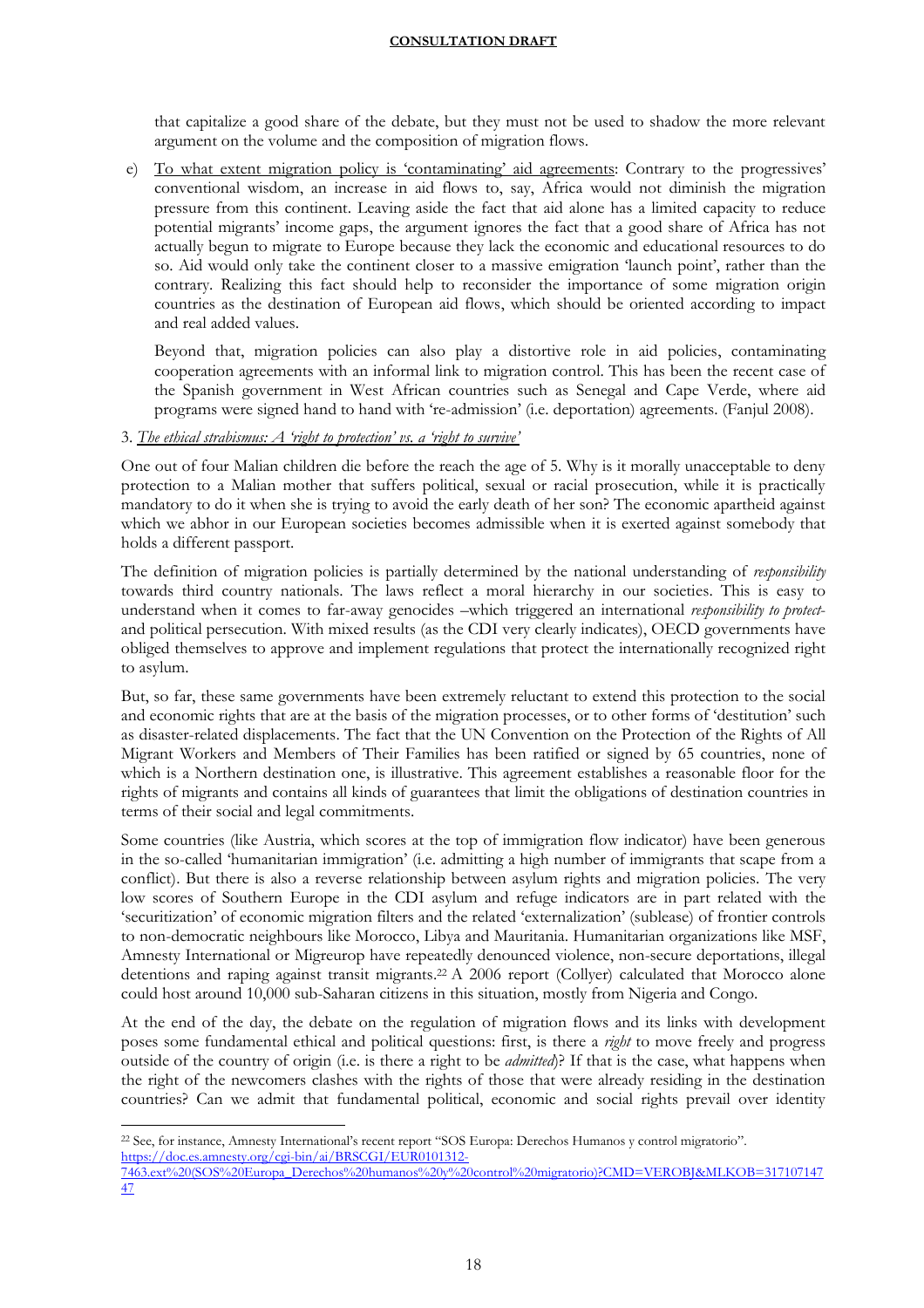considerations? It is in the definition and balance of this clash of rights that the future of migration policies resides, and handling them is extremely difficult, as we show below.

4. *Strategic constraints: The emotional factor of migration politics, the incapacity to build reformist alliances and the institutional orphanhood*

Migration reformists in Europe (as in any other place, for that matter) have so far been incapable of building an 'offensive' strategy that combines an alternative ideological and institutional construction, with a solid alliance that could push it forward. This is the result of a threefold failure:

 Telling apart legitimate beliefs and distorted 'conventional wisdoms', and working on them separately. Migration is an illustrative example of a political axiom in public affairs: the optimum solution is not the best one, but the best one that your constituency is willing to accept. Perceptions matter as much as realities, and any social or political organization that is willing to see a fundamental progressive reform of the migration regime must be clear about the starting point: no OECD destination society wants more immigrants, and most of them would actually prefer to have less.

The latest compiled opinion surveys (see graph 7) show that in no OCDE country the percentage of those that would like to see immigration flows increase goes beyond 30% (and most stay around 10%). On the contrary, an overwhelming majority would like to see migration flows maintained or reduced. The latter captures the lion's share of the public opinion in every single European country, with the exception of Finland and Switzerland.





Note: Percentages do not take account of non-responses. Weighted data.

Source: International Social Survey Programme (2003)

The higher or lower opposition to immigration is determined by a complex combination of factors that include ideology, education, income level and previous experiences with migration (like the supposed failure of the 'guest workers' program in Germany, for instance). In order to identify the possible angles for reform, it is imperative to distinguish how much of this is rooted on a particular understanding of their own societies and communities (identity) and how much is the result of a simple distortion of facts. Reformists should work on both.

Righting the lack of objective information regarding the economic and fiscal impact of migration is a lowhanging fruit. The analysis on the impact of migration flows on destination countries overwhelmingly shows that there's a benefit for the host economy and a negligible, if at all negative, impact on local wages and employment levels. A literature review carried out by the Migration Policy Institute for the Equality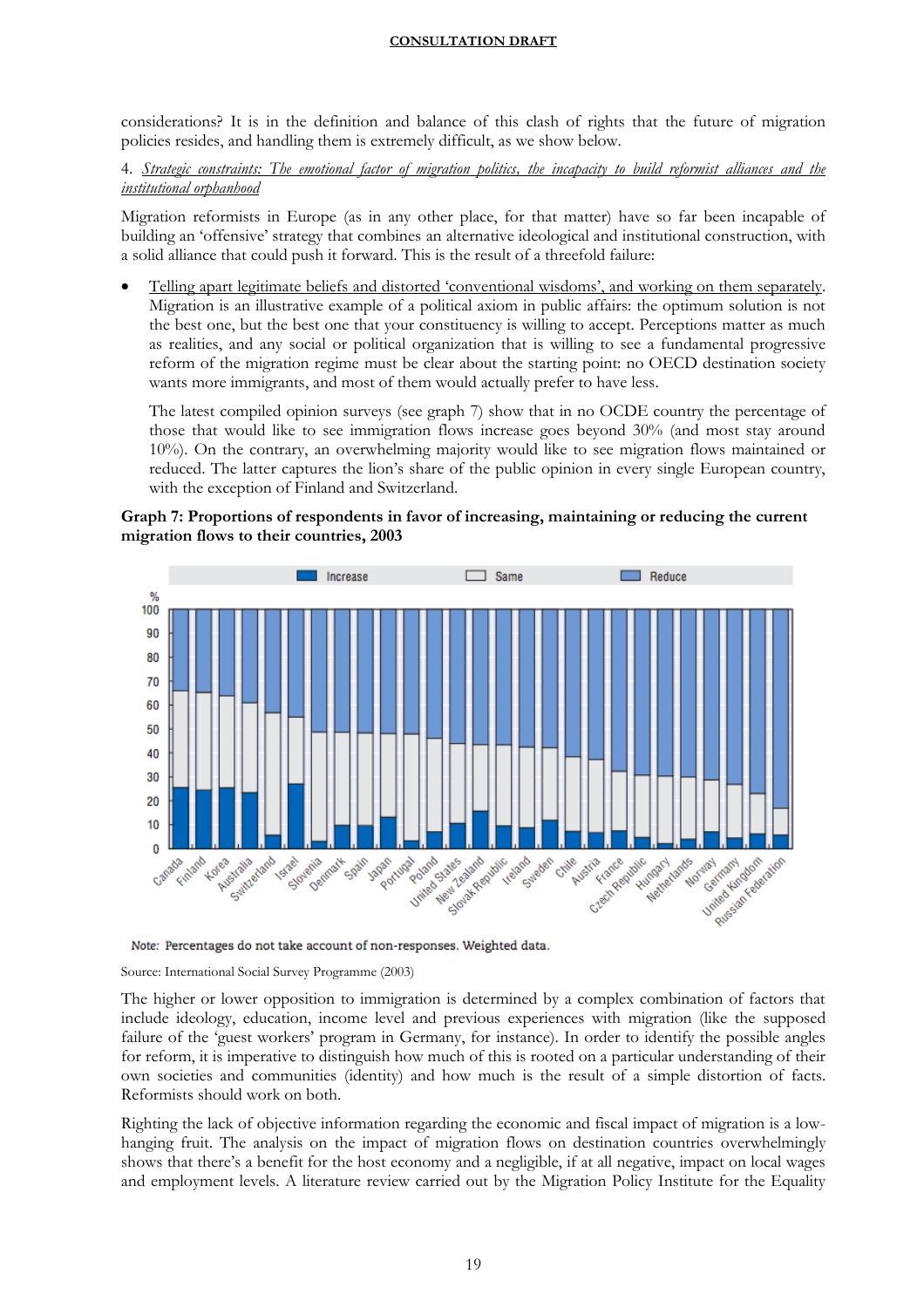and Human Rights Commission (Somerville and Sumption 2009) showed that, in general terms, migration increases the demand for labor as it increases its supply, therefore contributing to economic growth without affecting wages in any fundamental way. There are, of course, distributional effects to be considered: some workers, particularly the less-skilled ones (including previous migrants), are more affected than others. But the relative importance of immigration in the qualitative conformation of labor markets is very low when compared to other variables such as education, technology or demographic change. These conclusions have been confirmed by a number of other studies, which also dismantle the argument about the fiscal burden of immigrants and their impact on social services. 23

But, even if the battle of a rational economic debate were won, identity would still be a determinant obstacle. Culture, religion and nationalism play an equally important role in the definition of public opinions towards migration, and have created frictions with immigrant foreign communities, for instance. At the end of the day, the Swiss' decision to forbid the construction of more minarets in the country is based on a deep sense of communitarism that can only be confronted with a change in societies' values. It must not be forgotten that, as opposed to other large OECD destination regions, Europe was not built as a nation of immigrants. (Lakoff and Ferguson 2007).

In a sense, this is a social argument over which rights are 'fundamental' and which are 'accessory'. Communitarism and identity policies clash with the right of individuals to progress, even if that happens away from their places of origin. So the question is not 'why' they should be allowed to come, but rather 'why not'. An internationalist approach to this discussion would state that immigration should be paced on the basis of an informed strategy to sustain and expand welfare states, but not on the basis of cultural, racial or religious homogeneity.<sup>24</sup>

The final outcome of this tension will rely on the reformists' capacity to strengthen certain values of the society through education and transparent information. But they must also count on the leadership of enlightened individuals and institutions. In that regard, the public positions of mainstream European politicians go from the respectful agnostic to the aggressive populist. But none will make the argument about the need to radically change the model in the sake of the common interest, let alone in the sake of development. Reformist leaders are left with the technocratic-political dilemma OECD (2012): govern on the basis of what is better for your voters, or govern on the basis of what your voters are actually asking for. One might think that the balance has clearly inclined towards the latter, but looking at the overwhelming opposition for a freer migration system, we might be playing a game of lesser evils. This is precisely why, on a happier note, it could be argued that pro-migration lobbies have actually been pretty successful in maintaining this fragile status quo.

In any case, a quick look at the poll numbers in the best performing countries of the migration CDI (see Table 4) shows that leadership must have played some kind of role in the definition of migration policies. According to the numbers, 9 out of 10 respondents in each of these countries said that would like to see migration flows freezed or reduced.

<sup>&</sup>lt;sup>23</sup> The MPI is not the first to suggest that that there are no tangible economic reasons to oppose migration, but rather the contrary. The World Bank's 2006 edition of its Global Economic Prospects looked into the various impacts of migration to conclude that the inflow of foreign workers actually increases the incomes of natives, as well as improving the flexibility of labor markets and unfold local employment opportunities through child care, for instance. A more recent study by Ortega and Peri (2009) uses a scope of 14 OECD and 74 origin countries in order to estimate that foreign workers increase employment, number of working hours, capital stock and income: "These results imply that immigration increases the total GDP of the receiving country in the short-run one-for-one, without affecting average wages or labor productivity. We also find that the effects of immigration are less beneficial when the receiving economy is in bad economic times".

<sup>24</sup> To win this argument, reformists must rely on information and education for this discussion, as much as on the conformation of a pro-migrants language code. As George Lakoff and Sam Ferguson noted, "[Immigration] linguistic expressions are anything but neutral. Each framing defines the problem in its own way, and hence constrains the solutions needed to address that problem".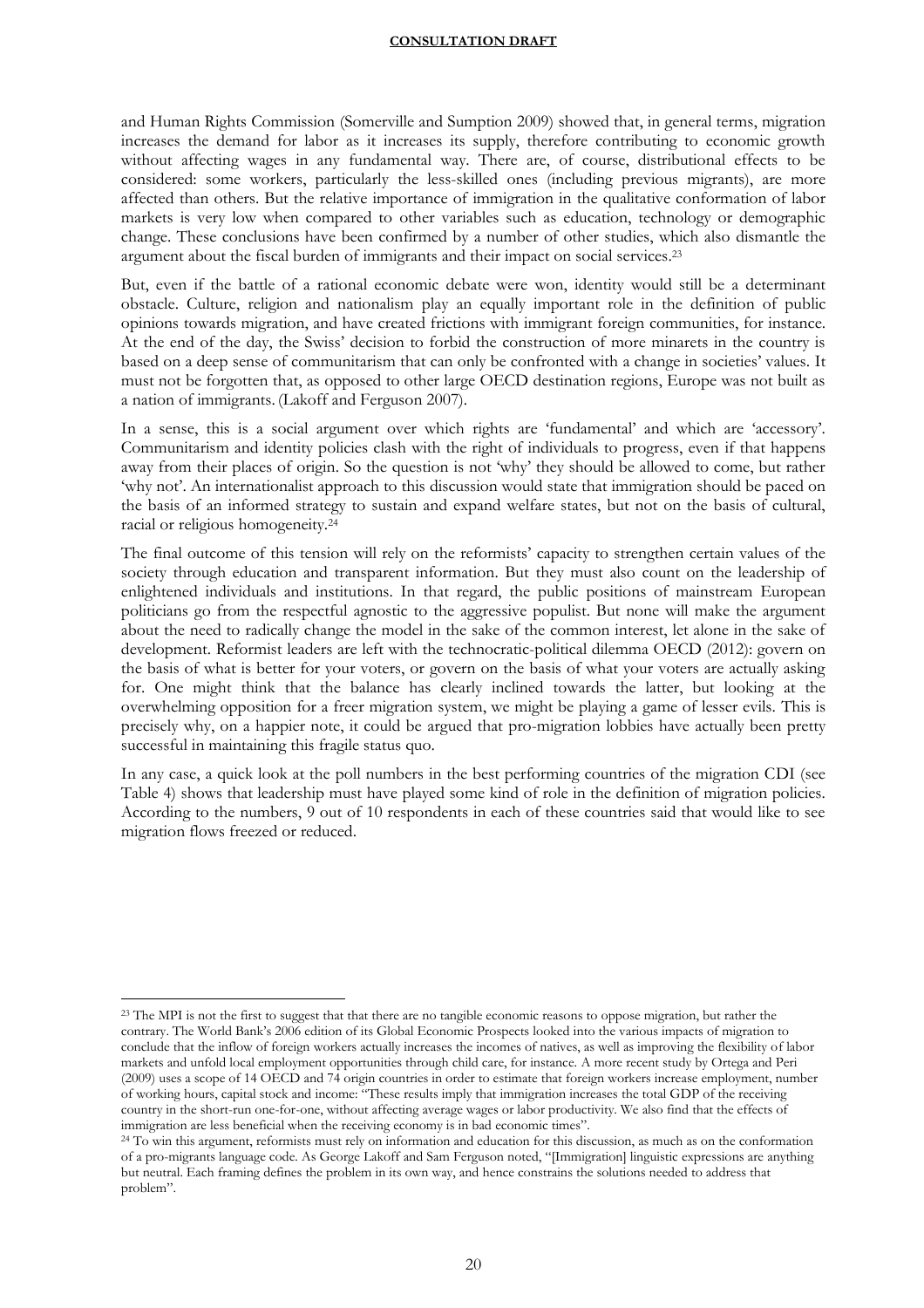|             | Position in the      | % of population wishing to see |
|-------------|----------------------|--------------------------------|
| Country     | <b>Migration CDI</b> | migration freeze or reduce     |
| Norway      |                      | 92.9%                          |
| Sweden      |                      | 88.1%                          |
| Canada      | 3                    | 74.4%                          |
| Austria     | 4                    | 93.2%                          |
| Germany     | 5                    | 95.5%                          |
| Australia   | 6                    | 76.6%                          |
| Luxembourg  |                      | N/A                            |
| New Zealand | 8                    | 84.3%                          |
| Switzerland | q                    | 94.3%                          |
| Belgium     | 10                   |                                |

**Table 4 Migration perceptions**

Source: Commitment to Development Index (2013), OECD (2010)

 Building strategic and wide-ranging alliances for reform: when it comes to the reform of the current migration regime, European civil society is either weak or absent, and always defensive and atomized. Employers, churches, NGOs, think tanks, academics, media and even trade unions: all have reasons for reform, but at best they take a defensive stance to avoid the crudest consequences of the system on human rights and labor conditions. There's no coordinated and proactive discourse that uses a combination of ethical and self-interest arguments to set a different narrative of the migration experience and position reformers as practical 'deal-breakers'. Graph 8 below is an attempt to reflect this variety.

**Graph 8: Civil society and migration policy**



Source: Author's elaboration. A previous version of this table was conceived with Lant Prichett as part of the discussions for the Pritchett and Fanjul (2010) paper.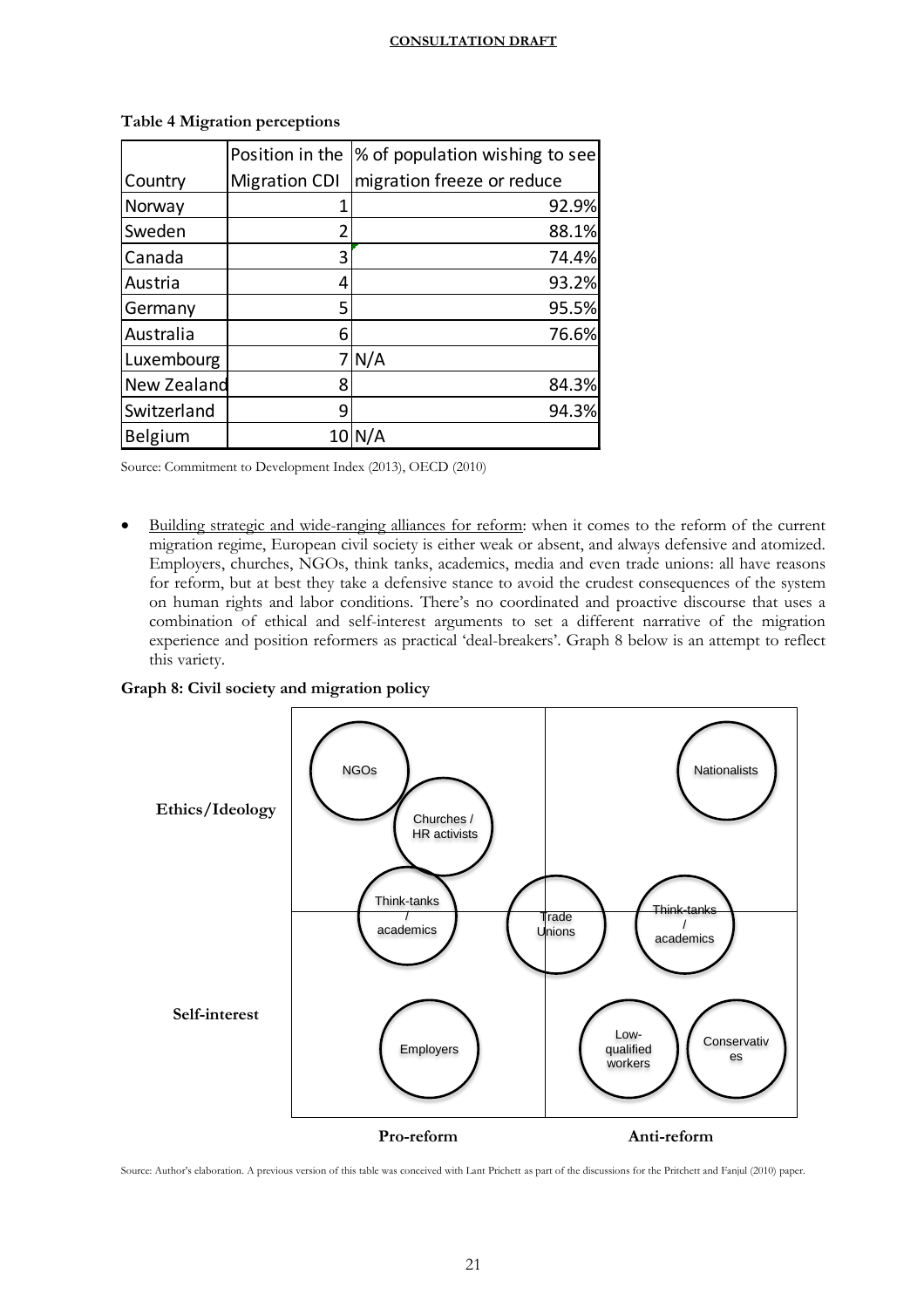European social democrats and trade unions are now part of the problem, incapable to move beyond the narrow margins of the existing policy framework. <sup>25</sup> But no absence is more noticeable than the development community's. It is true that migration already constitutes an established space of the development debate, with NGOs, academics, think tanks, governments and international organizations engaging in a myriad of research, program and policy initiatives. <sup>26</sup> And yet, this paper argues that migration does not constitute a core concern of the mainstream development community. Certainly, the international mobility of workers does not. A quick review of the most relevant international campaigns launched by NGOs in the last decade constitutes an illustrative exercise: aid, debt, trade, medicines, food, climate or arms are preeminent in the advocacy and research of Oxfam, Action Aid, Amnesty and others, but not a freer and safer migration regime.

Part of it is related with the ignorance (certainly not disdain) of poverty issues in developed countries. Part with the dangers and complex power politics attached to this debate. In almost every Northern NGO constituency, immigration can only be presented from a 'defensive' perspective: the violation of human rights. Any attempt to introduce a more proactive agenda that suggests the flexibility of the mobility mechanisms is a non-starter and therefore a waste of scarce resources.

But there is also an implicit understanding that an author denominated the *sedentary bias*: migration is perceived as a result of the failure of development, rather than as a means towards it (Haas 2009). As the caricature runs, peasants should be able to live their full lives in the idyllic context of prosperous villages, so even being forced to move to the cities is a failure. This is an exaggeration, but the hard truth is that the moment individuals cross the borders of their poor country they are lost for the development radar. It is about Bolivia, not about Bolivians (Clemens and Pritchett 2008).. This is not to disregard the importance of in situ operations by any means, but to highlight the fact that migration is largely ignored as leverage for development. As Michael Clemens put it once (2010), "It is time to ask whether the traditional development agenda is sufficient to cause convergence in productivity and earnings. If it is not, we need fundamental changes in the traditional development agenda if we desire convergence. The answer is, generally: no".

The key argument here is that the reform of the migration regime will demand a broad coalition of actors that goes beyond the defensive stance of human rights. This has been true in other apparently impossible achievements, such as the access to medicines or the public recognition of global warming. The development community is a necessary part of this coalition.

 Creating an alternative institutional framework: It is fair to say that European reformists lack an enabling institutional framework that would simultaneously help to govern this challenge and dilute the political risks that burden it. Trade constitutes an interesting precedent: despite of a general opposition (that remains to this day), the EU has been involved in some of the most ambitious trade liberalization agreements (beginning with the Common Market itself). The 'communitarization' of political decisions has been instrumental in this regard: to the extent that many others are involved in the decision-making process, it is a third player (the European Commission or the WTO, for instance) that is biting the stick, the political risks of making the right decisions can be diluted in a very convenient way. In other words, the lack of a meaningful Common Migration Policy or an equivalent international reference that can act as a 'bar-raiser' is an obstacle for reform.

While the internal institutional objective is to build a truly multilateral framework, the approach towards third countries is necessarily a different one. Since there is no direct precedent of a national or multinational experience of this kind (the liberalization of labor mobility within the EU was the result of much more ambitious economic and political union), Europe (including Norway and Switzerland) should consider the possibility of creating them from scratch. The very Mobility Partnerships and dialogues that have been opened with a series of developing regions might provide a good basis to start from. But the challenge is to go beyond the narrow limits of the current approach

<sup>25</sup> The latest (and very ambitious) report on irregular migration published by the British Labor think tank IPPR is a very illustrative example. Despite of its recommendations to make the detention and return processes much more human than they are right now, there's no fundamental challenge to the reasons why the UK has almost one million irregular migrants.

<sup>26</sup> The World Social Forum on Migration is gathering this year for the fifth occasion after it was launched as a spin-off of the Porto Alegre movement in 2005. The World Bank and the UNDP have already devoted their flagships reports to this issue, highlighting the scale of this massive opportunity for development.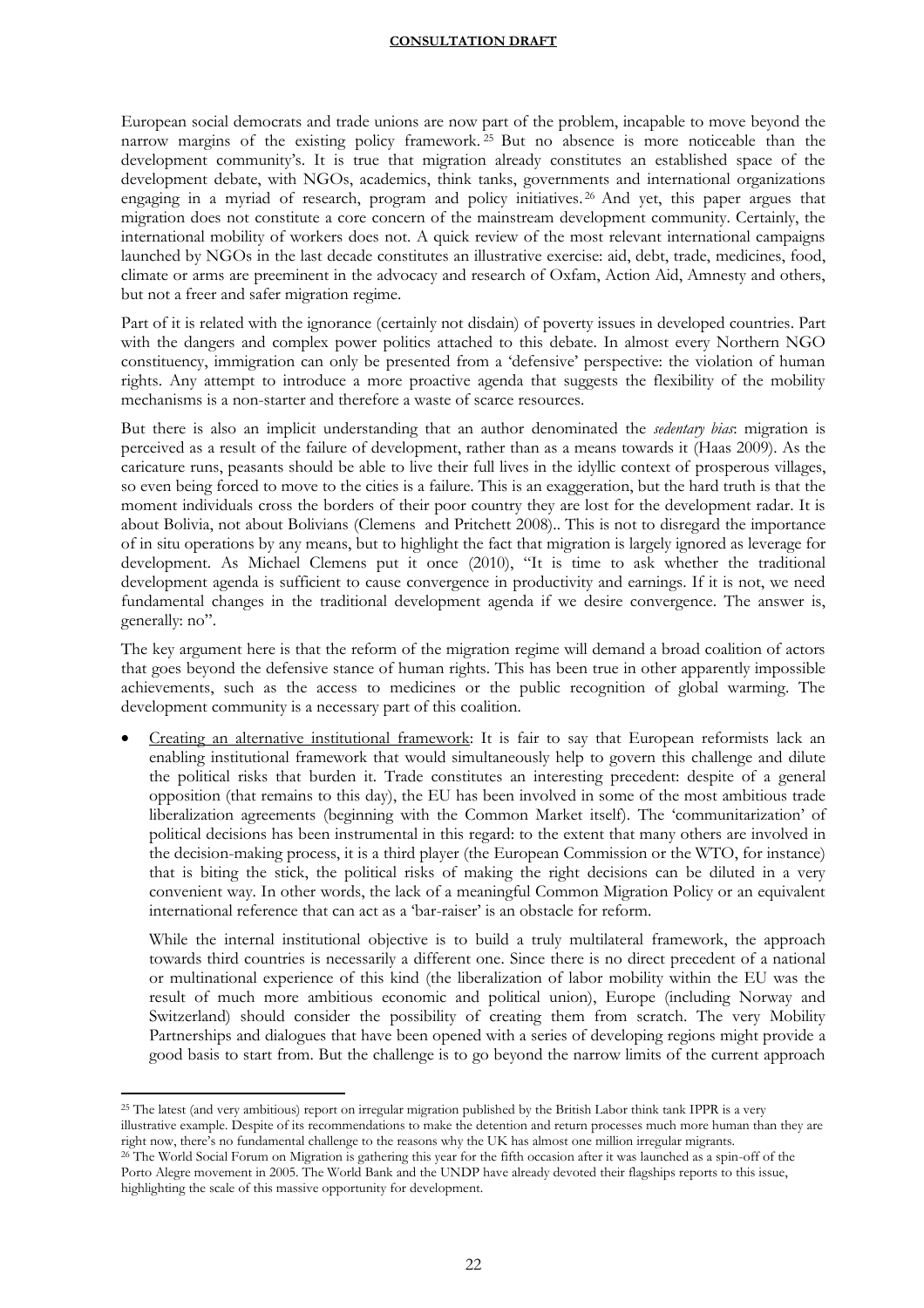and consider a system in which all three parties (origin and destination countries, as well as migrants) have more to gain than to lose. Only this way they will be willing to comply with its rules, controlling and self-restricting irregular migration in exchange for expanded and safer opportunities for temporary mobility. We come back to this point in the next section.<sup>27</sup>

# **5. Conclusions and recommendations**

This paper has made the case for a fundamental reform of the migration model that prevails across the European continent (and everywhere else, for that matter). In doing so, we have argued that the discrepancy between a more rigid and a more flexible regime is in part the conflict between the sovereignty of States and the rights of individuals. The former legitimately defends the identity and cultural roots of a previously established community, as well as the sustainability of their welfare and social protection models. But the latter is consistent with the drift of a global justice that recognizes the right of everyone to protection and dignity, even if that has to be granted outside their place of origin. Most importantly, it does not have to be imposed at the cost of destination societies', but rather the contrary.

We have also argued that, to a certain extent, this is a perfectly irrelevant debate. Whether people should have the right to migrate or not, the fact is that they do it. Europe can make it more dangerous, more expensive and more humiliating, but a share of the overwhelming number of individuals that would like to migrate will eventually end up doing it.

So there are practical considerations that help to understand the unprecedented possibilities of reform. We operate within a system that multiplies risks and minimizes opportunities. The bipolar model that we have described is one out of control that generates direct and opportunity costs that go far beyond what is reasonable. We believe that this should make it easier for the parties to reach an agreement, should the proper circumstances be in place.

This is the approach of our recommendations. While only a few years ago the notion of a more open migration system would have been received with open disdain by mainstream politicians, there are reasons to think that a combination of social pedagogy, enlightened leadership and institutional creativity might allow us to overcome the different binding constraints explained above. The crisis, paradoxically, offers a triple incentive in this direction. First, a political opportunity in terms of reduced pressures to immigrate and therefore a less sensible negotiating environment. Second, the need of some countries like Portugal, Spain, Greece or Ireland to increase the return of foreigners and reduce the barriers imposed to their own migrants in third regions such as Brazil. Finally, the fundamental contradiction exposed by the increasing nationalism and the institutional failures derived from the economic crisis: many in our European societies, institutions and political parties fear these trends and are willing to oppose them, but few are ready to recognize the implications of the same logic for the rights of non-EU nationals.

Our proposals have been divided into five areas and cover a shorter and a longer-term agenda. Leaving aside those that refer exclusively to EU institutions, these recommendations are valid for all European countries in the CDI:

1. Increasing mobility through adjusted national frameworks and a meaningful Common Migration Policy

- Member States need to guarantee a solid 'floor' for the human and labor rights of non-EU residents and workers. National legislations should clearly reflect (or institutions enforce, when the norms already exist) a non-discrimination and equal-treatment approach in terms of social protection, labor rights and access to social services; sectorial and geographical mobility; and portability of social rights such as pensions and unemployment benefits.
- National legislations should promote the self-regulation of foreign labor markets, easing the accession administrative procedures, reducing the restrictions on labor mobility and allowing workers and employers to engage in free arrangements under the guarantees of the law. As some observers have already suggested, <sup>28</sup> this could be initially focused on temporary migration and done through a *temporary work permit* (also called *job-search visas*) that would allow the worker the space to find and change jobs, and that could be renewed if the immigrant maintains its job. The experience of Sweden's 2008 reform constitutes a precedent in the right direction.

 $\overline{a}$ <sup>27</sup> Important international references have already made similar points. See, for instance, OECD's Dayton-Johnson et al. (2007).

<sup>28</sup> See, for instance, Dalla-Zuanna (2011).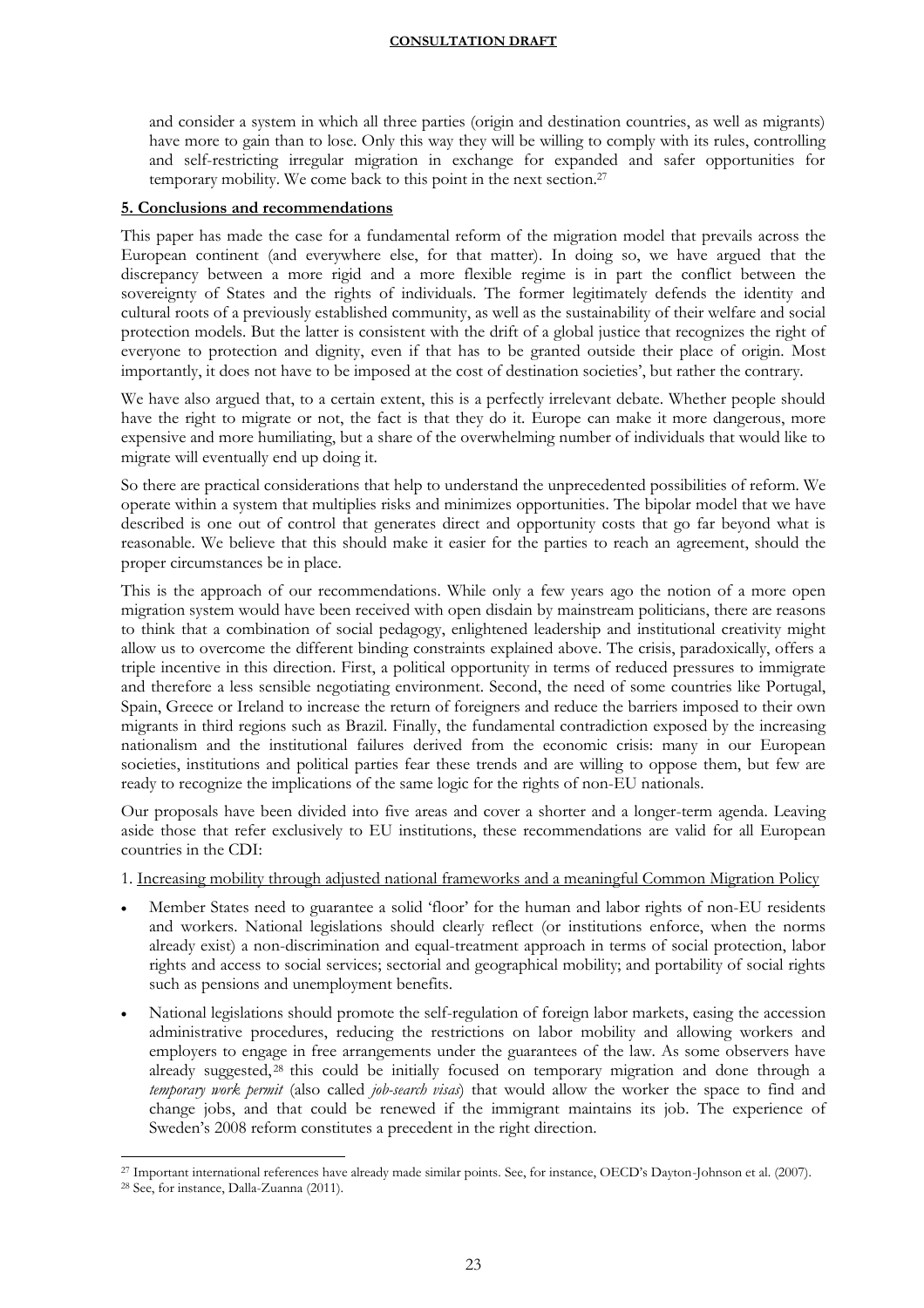- This enhanced flexibility should also be reflected in return policies. Beyond the economic instruments to incentivize the return of immigrants without a job (such as the possibility to capitalize all unemployment benefits into one single payment), governments should consider ways to guarantee a second immigration opportunity after some time has passed. This could be done through the 'freezing' of unused residence and work permits, as some countries like Spain are already considering.
- With some exceptions, the overall numbers of required immigrants should be calculated on the basis of a combination of growth forecasts, unemployment levels and general qualification requirements, rather than the micromanaged existing quotas. Migration permits should be predictable and multiannual.
- All of the latter should be done in a way that reinforces the current primitive foundations of a Common Migration Policy and facilitates its future development. The correction of this historical political gap would make the system more efficient from the economic point of view and more manageable from the political one (as it has been suggested in the EC's proposal for a Global Approach to Migration and Mobility). In particular, Member States and European institutions should collaborate to:
	- Extend the concept of common labor market and intra-EU mobility to non-EU residents and workers. This flexibility would critically help to balance labor supply and demand and reduce the inefficiencies associated to market fragmentation.
	- Address the future volume and skill needs of European labor markets through a more sophisticated and adaptive common forecast system with multiple entry doors and common admission criteria. Adopt a European-wide *temporary work permit* (or *job-search visa*).
	- Reinforce the establishment of common rights through the full implementation and the future extension of the Single Permit, Seasonal Workers and Intra-corporate Directives.
	- Simplify visa classifications and procedures.
	- Improve the monitoring system of migration inflows and outflows, including a harmonized methodology to estimate the number of irregular migrants.
	- Strengthen the implementation of protective asylum and refugee norms and extend national best practices (such as those of Scandinavian countries). Effectively incorporate disaster-related displacement as a reason for protection.
	- Deepen into the Migration and Mobility Dialogues, aiming for a common model to be extended to all developing regions and incorporating mutually binding commitments.
	- Consider the creation of a new coordination and policy-development European migration agency that plays a similar role to the one played by EuropeAid on aid policies.
- 2. A human and intelligent approach to deal with the challenge of irregular migration
- Europe needs a coherent, coordinated and long lasting vision to reduce the number of irregular migrants in its territory. This paper does not deepen into the possible details of this plan, but any meaningful solution should consider a combination of targeted regularizations and re-compliance options, incentivized returns and forced expulsions (albeit with enhanced legal guarantees). The Solidarity and Management Migration Flows (SOLID)<sup>29</sup> can be instrumental for these purposes, provided it fully incorporates the 'reintegration' aspects of its policy and not just the effective return of irregular immigrants (which is a major problem today).
- National and common European legislations should guarantee a 'firewall' between the system that provides basic social services such as health and education, and the system that regulates the accession

 $\overline{a}$ <sup>29</sup> This General Programme consisted of four instruments: [External Borders Fund](http://ec.europa.eu/dgs/home-affairs/financing/fundings/migration-asylum-borders/external-borders-fund/index_en.htm) (EBF), [European Return Fund](http://ec.europa.eu/dgs/home-affairs/financing/fundings/migration-asylum-borders/return-fund/index_en.htm) (RF), European [Refugee Fund\(](http://ec.europa.eu/dgs/home-affairs/financing/fundings/migration-asylum-borders/refugee-fund/index_en.htm)ERF) and [European Fund for the Integration](http://ec.europa.eu/dgs/home-affairs/financing/fundings/migration-asylum-borders/integration-fund/index_en.htm) of third-country nationals (EIF).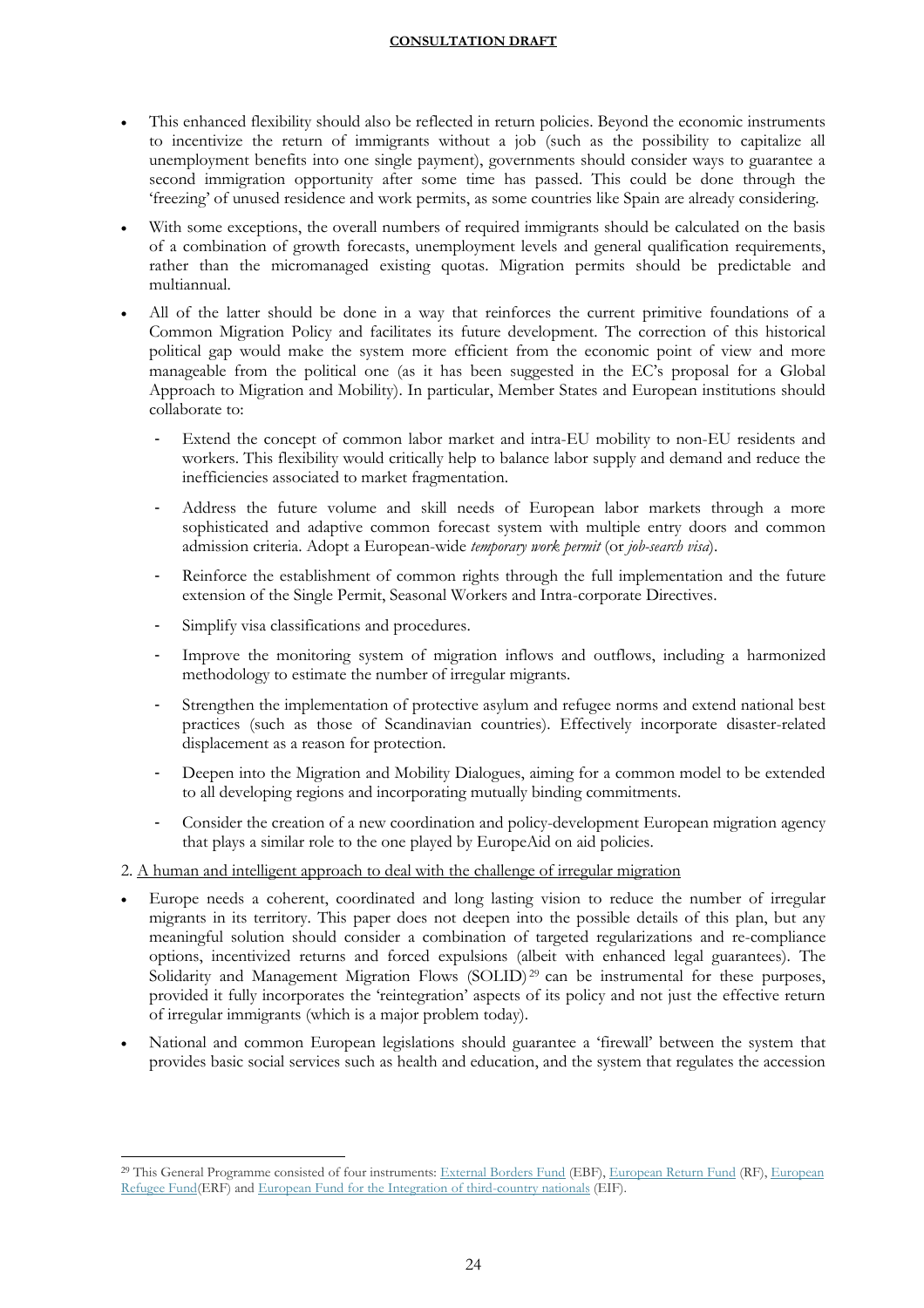and expulsion of foreigners. All residents –on a legal or an illegal status- should be granted access to basic social rights, including health, education and protection.<sup>30</sup>

- European institutions should reconsider the most polemic contents of return policies in order to guarantee expulsion and return processes in safe and dignity. In particular, they should reconsider extended and arbitrary reclusion periods and the loopholes in the protection of unaccompanied minors.
- Border control agreements with neighbor countries (such as Northern Africans') must guarantee the full respect for transit migrants and potential asylum and refuge seekers. European countries should be accountable for the violation of the human rights of third nationals when this is a result of the implementation of immigration control agreements. UNHCR's *10-Point Plan of Action on Refugee Protection and Mixed Migration* can be a useful guidance in that regard.

3. Overcoming the reluctance of the public opinion: Integration policies and a more transparent and pedagogic fiscal system

- Increasing the integration of migrant communities in destination societies (through social services, targeted policies and political participation) will improve the social conditions of immigrants and the stability of their host communities. This is good for development and good for the policy-making context.
- European countries and EU institutions should provide systematic migration fiscal balances on the basis of official and estimated gains and costs of migration (including irregular flows).
- Governments should consider adaptations of their fiscal instruments so that the public opinion can clearly identify the contribution of immigrants to the sustainability of social services and pensions (for instance, through entry levies and finalist health or education-related taxes that do not increase the overall fiscal burden of immigrants but clearly identify its volume and destiny).

4. Underpinning the links between migration and development, beyond enhanced mobility mechanisms

- European member states and common institutions must incorporate migration as part of their development policies. The EC's communication on the Global Approach to Migration and Mobility is a step towards a formalization of these links, but specific policies must go far beyond the 'traditional' package (remittances, mainly) and consider a definition of migration flows that is bigger in volume and targeted in terms of development impact.
- The origin of migrants (both in terms of geography and income-level) needs to be considered in the selection process for development purposes, either through a points-based system or other mechanisms. European countries should consider a more 'surgical' approach in its visa policies, considering specific programs for particularly vulnerable communities that do not fall under the asylum criteria (post-disaster economies, for instance).
- European development agencies must design and integrate a comprehensive package to optimize the impact of migration on development. This includes incorporating a more development-friendly selection process as the one proposed above, but also other instruments intended to reduce the costs of remittances through better regulation, compensate any possible brain-drain effect or stimulate productive circularity models.
- National governments and the EC should established mixed policy teams for the design and management of migration policies. Development officials should be present in these teams together with labor and security experts, assessing the impact of different policies and offering bridges with origin countries and communities.
- The Governments of origin countries should force the inclusion of migration clauses as part of their overall package of bilateral or plurilateral relations with destination countries. Better investment and fiscal conditions should be reciprocated with increased and safer migration opportunities for their nationals.

 $\overline{a}$ <sup>30</sup> I have taken the concept of 'firewall' from the Canadian philosopher Joseph Carens. His works very lucidly argue the ethical case for migration.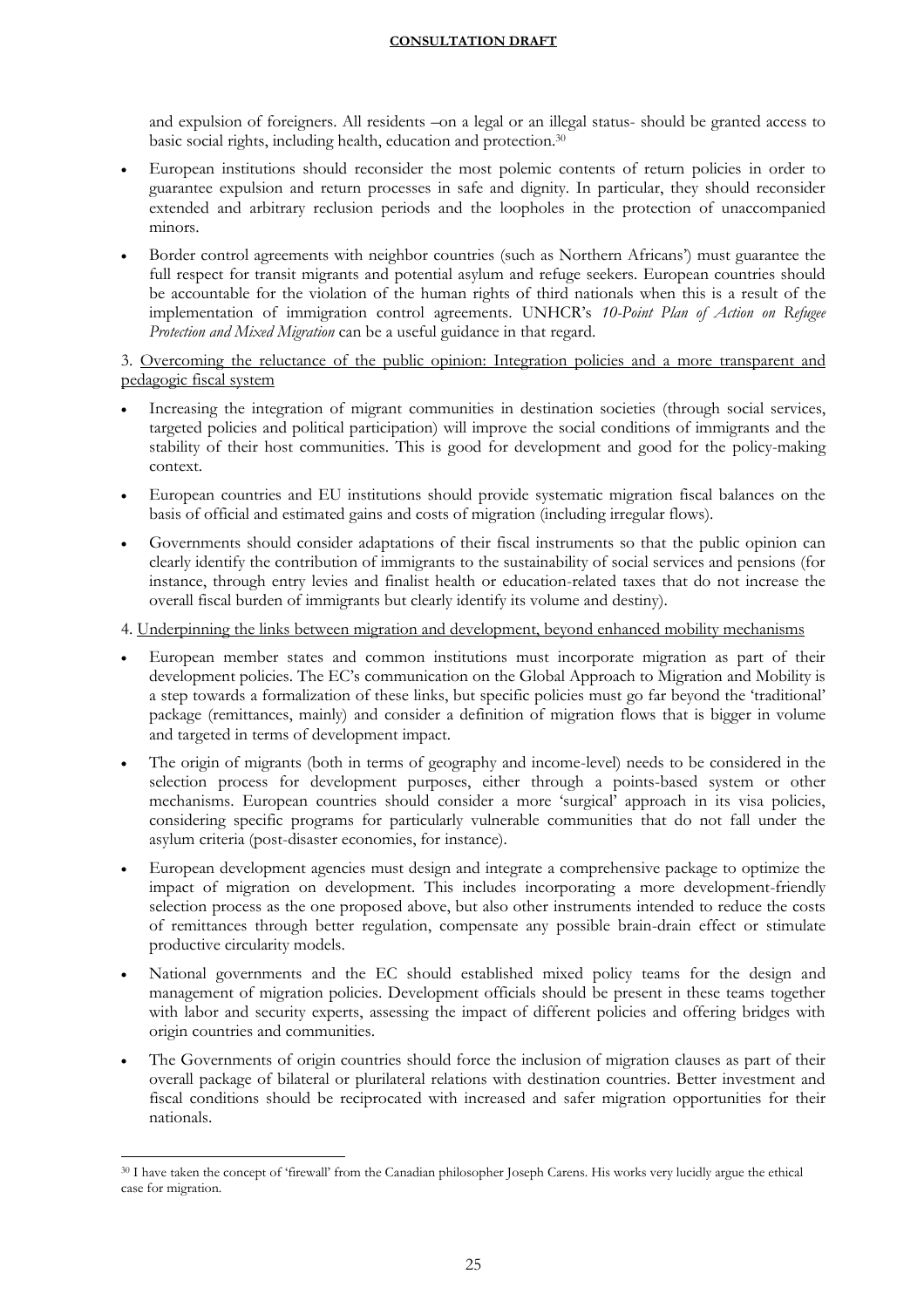- Development NGOs (both at the national and the EU levels) must actively engage in the labor mobility debate. They could reinforce the pro-reformist stance through increased research and active campaigning towards public opinion and policy-makers. Migration reform ought to be considered part of the post-2015 Millennium Development Goals.<sup>31</sup>
- 5. Europe as a leader towards a new global migration regime
- Despite of the open opposition that they will encounter, most of the proposals listed above are mere adjustments to the existing model. In the longer term, origin and destination countries are deemed to find a radically different global mobility regime, one that gradually reduces the multiple risks attached to the process and optimizes its opportunities. It is the same kind of cooperative institutional innovation process that has been applied to other major global challenges such as trade, environment or crimes against humanity.

The details of our proposal were outlined in a previous paper co-authored with Lant Pritchett in 2010. <sup>32</sup> The following is an updated version of its key elements:

- An **adaptive** and **plurilateral** approach based on a small group of countries that define their tools and rules as they work through 'interim institutions'. We cannot expect to achieve a 1994 WTO, but rather a 1947 GATT where a small group of interested parties decide the scope and the conditions of their liberalization agreements. The intensive process of institutional innovation of the last decades (see the role of public-private partnerships in the global health sector, for instance) offers an interesting path to follow. The pool of experiences could be replicated and expanded according to the results.
- The basis for a **social contract** between parties that establishes what is not accepted, rather than a narrow definition of the agreements/arrangements that are acceptable. Put simply, there is a 'solid floors/fixed ceilings' approach where fundamental labor and human rights are not negotiable but everything else is. In our view, the UN Convention on the Rights of Migrant Workers provides a very solid starting point in this regard: one could not impose labor or social discrimination for admitted migrants, but the parties could agree, for instance, on much more gradual family reunification process, which is the origin of a good share of current migration flows.
- A **predictable system** that incorporates **compliance mechanism** via a forum for disputes and compensations. The agreements will only be taken seriously if breaches have consequences. This is true for irregular migration (much more efficient control mechanisms could be implemented with the collaboration of origin countries and migrant communities) as it is for the unilateral changes in the original agreement (any reduction in the quotas, for instance, should be justified and compensated).
- A platform for the **participation of civil society**: non governmental actors (employers, unions, labor brokers, migrant associations) would have the same membership status as nation- states, but at the same time they would be integral members, able make proposals and bring cases to the dispute settlement understanding. The ILO precedent is a very useful in this regard.

The whole purpose of this package is to build trust among partners in a consolidate-and-advance process. The following table illustrates the balance of risks and opportunities faced by each of the three parties in the current model, as opposed to an alternative one based on increased opportunities for temporary migration under a more flexible and adaptive regulatory system where irregular mobility is notably reduced through enhanced cooperation and appropriation of the system.

<sup>31</sup> Anna Koll (ECDPM) made an interesting contribution about this in http://www.ecdpm-talkingpoints.org/can-we-afford-toignore-migration-post-2015/.

<sup>32</sup> Pritchett and Fanjul (2010).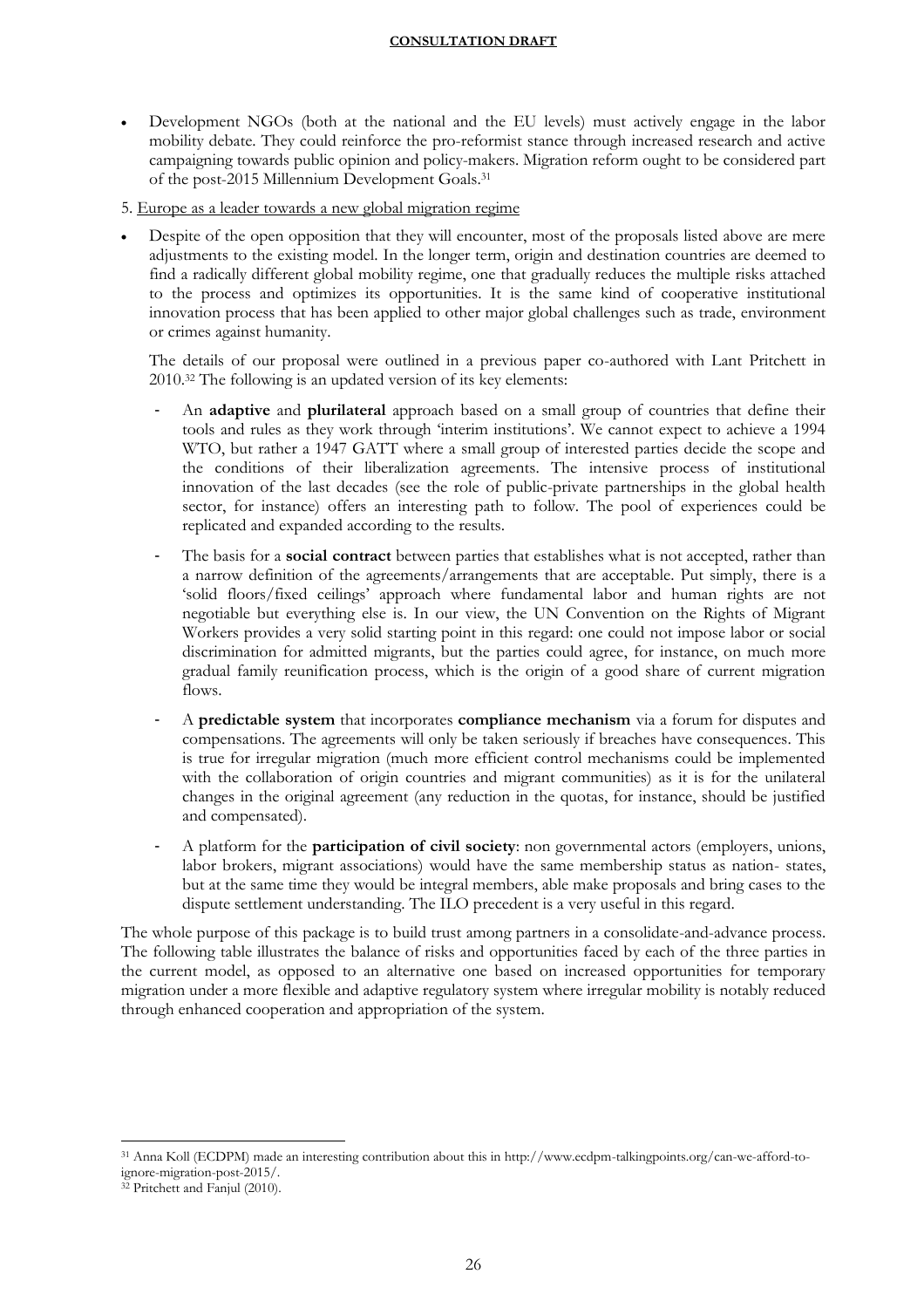| Table 5 Who wins what with migration reform? |  |  |  |
|----------------------------------------------|--|--|--|
|----------------------------------------------|--|--|--|

| Migration: Who wins what with status quo vs. reform? |                                                                                                                                          |                                                                                                                                                                                                                                                                                                          |  |                                                                                                                                                                                                                                                                                                                                      |                                                                                                                                                                                                  |  |
|------------------------------------------------------|------------------------------------------------------------------------------------------------------------------------------------------|----------------------------------------------------------------------------------------------------------------------------------------------------------------------------------------------------------------------------------------------------------------------------------------------------------|--|--------------------------------------------------------------------------------------------------------------------------------------------------------------------------------------------------------------------------------------------------------------------------------------------------------------------------------------|--------------------------------------------------------------------------------------------------------------------------------------------------------------------------------------------------|--|
|                                                      |                                                                                                                                          | Current system                                                                                                                                                                                                                                                                                           |  | Alternative system                                                                                                                                                                                                                                                                                                                   |                                                                                                                                                                                                  |  |
|                                                      | <b>Incentives</b>                                                                                                                        | Costs                                                                                                                                                                                                                                                                                                    |  | <b>Incentives</b>                                                                                                                                                                                                                                                                                                                    | Costs                                                                                                                                                                                            |  |
| Destination<br>countries                             | Political<br>benefits<br>(aligning with<br>average<br>voter)<br>Cheaper labor<br>based on<br>irregular<br>flows                          | Lack of flows'<br>control, which<br>results in<br>social tensions<br>and difficulties<br>to plan social<br>services.<br>Lost fiscal<br>income.<br>Increased black<br>economy.                                                                                                                            |  | Potential political gains<br>(reduction or<br>irregular flows)<br>Labor markets better<br>adapted to economic<br>environment.<br>Increased public<br>revenues and better<br>planning of social<br>services                                                                                                                           | Political<br>vulnerability<br>(soft on<br>immigration)<br>Third countries<br>and persons<br>(spoilers)<br>might not<br>collaborate<br>and still<br>pursue<br>undocumente<br>d migration<br>forms |  |
| <b>Migrants</b>                                      | Decision to<br>migrate is<br>individual<br>and unilateral<br>There are<br>available jobs<br>that do not<br>depend on an<br>intermediary  | Restricted social<br>rights and<br>discriminating<br>labor<br>conditions<br>Multiple<br>difficulties to<br>bring their<br>families along<br>Emotional<br>rupture (no<br>chances to<br>return<br>sporadically to<br>their origin<br>countries).                                                           |  | Opportunities to<br>migrate are safer,<br>more abundant and<br>more profitable<br>Social benefits and<br>chances to have new<br>migration<br>opportunities in the<br>future<br>Chances to go back<br>home for holidays or<br>sporadic visits                                                                                         | Migration is not<br>a unilateral<br>decision<br>Procedures<br>might take<br>longer<br>Family<br>reunification<br>rights might<br>be restricted                                                   |  |
| Origin<br>country                                    | Remittances,<br>know-how<br>and<br>technology<br>transfer<br>Relative<br>alleviation of<br>non-qualified<br>unemployme<br>nt constraints | Potential brain<br>drain<br><i>(including)</i><br>younger<br>population)<br>Government's<br>legitimacy and<br>policies<br>affected by<br>the violation<br>of their<br>expatriated<br>nationals'<br>rights<br>Limited transfer<br>of know how<br>and<br>technology<br>due to<br>restricted<br>circularity |  | More remittances as a<br>result of increased,<br>more predictable and<br>more secure<br>migration flows<br>Compensation for<br>potential brain-drain<br>Increased opportunities<br>for know-how and<br>technology due to<br>circularity and return<br>Political gains derived<br>from the protection<br>of their nationals<br>abroad | Political cost<br>derived from<br>a tougher<br>stance on<br>illegal<br>emigration                                                                                                                |  |

Source: Author's elaboration. A previous version of this table was conceived with Lant Prichett as part of the discussions for the Pritchett and Fanjul (2010) paper.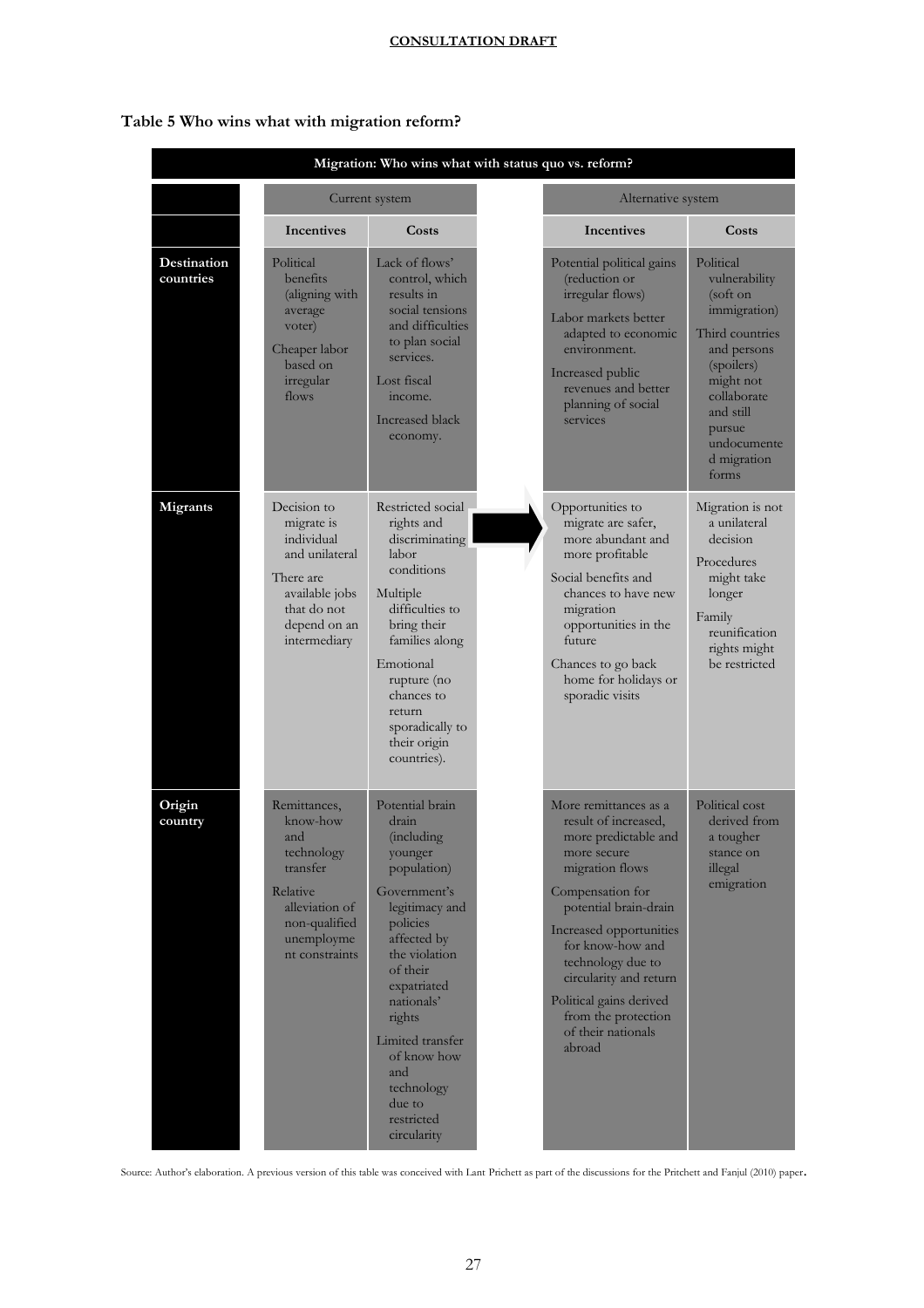# **References**

Boeri, T., and Brücker, H. (2009). *Why are Europeans Getting so Tough on Migrants?* Available at [http://ist](http://ist-socrates.berkeley.edu/~pog/academic/EP/EP-160605.pdf)[socrates.berkeley.edu/~pog/academic/EP/EP-160605.pdf](http://ist-socrates.berkeley.edu/~pog/academic/EP/EP-160605.pdf)

CEDEFOP (2012). *BRIEFING NOTE: Europe's skill challenge*. Available at [http://www.cedefop.europa.eu/EN/Files/9068\\_en.pdf](http://www.cedefop.europa.eu/EN/Files/9068_en.pdf)

Clemens, M. (2010). *A Labor Mobility Agenda for Development*. Available at [http://www.cgdev.org/sites/default/files/1423717\\_file\\_Clemens\\_labor\\_mobility\\_FINAL\\_1.pdf](http://www.cgdev.org/sites/default/files/1423717_file_Clemens_labor_mobility_FINAL_1.pdf)

Clemens, M. (2013). *What do we Know About Skilled Migration and Development?* Available at <http://www.migrationpolicy.org/pubs/SkilledMigration-Development.pdf>

Clemens, M. and Pritchett, L. (2008). *Income per natural: Measuring development as if people mattered more than places*. Available at [http://www.hks.harvard.edu/fs/lpritch/Labor%20Mobility%20-](http://www.hks.harvard.edu/fs/lpritch/Labor%20Mobility%20-%20docs/CP%20income%20per%20natural%20feb%205%202008.pdf) [%20docs/CP%20income%20per%20natural%20feb%205%202008.pdf](http://www.hks.harvard.edu/fs/lpritch/Labor%20Mobility%20-%20docs/CP%20income%20per%20natural%20feb%205%202008.pdf)

Clemens, M.; Montenegro, C.; and Pritchett, L. (2008). *The Place Premium*. Available at [http://www.cgdev.org/sites/default/files/16352\\_file\\_CMP\\_place\\_premium\\_148.pdf](http://www.cgdev.org/sites/default/files/16352_file_CMP_place_premium_148.pdf)

Collyer, M. (2006). *Undocumented Sub-Saharan African Migrants in Morocco*. Available at [http://subweb.diis.dk/graphics/Publications/Books2006/mediterranean\\_transit\\_migration/mediterranea](http://subweb.diis.dk/graphics/Publications/Books2006/mediterranean_transit_migration/mediterranean_transit_migration_web.pdf) [n\\_transit\\_migration\\_web.pdf](http://subweb.diis.dk/graphics/Publications/Books2006/mediterranean_transit_migration/mediterranean_transit_migration_web.pdf)

Commitment to Development Index (2013). *Global CDI Spreadsheet*. Available at http://www.cgdev.org/initiative/commitment-development-index/inside

Cooper, M. D. (2012). *Migration and Disaster-Induced Displacement: European Policy, Practice, and Perspective*. Available at [http://www.cgdev.org/files/1426605\\_file\\_Cooper\\_disaster\\_displacement\\_FINAL.pdf](http://www.cgdev.org/files/1426605_file_Cooper_disaster_displacement_FINAL.pdf)

Dalla-Zuanna, G. (2011).*Migration in the European Union: The narrow street of convergence*. Available at [http://cadmus.eui.eu/bitstream/handle/1814/17848/EU-](http://cadmus.eui.eu/bitstream/handle/1814/17848/EU-US%20Immigration%20Systems%202011_18.pdf?sequence=1)[US%20Immigration%20Systems%202011\\_18.pdf?sequence=1](http://cadmus.eui.eu/bitstream/handle/1814/17848/EU-US%20Immigration%20Systems%202011_18.pdf?sequence=1)

Dayton-Johnson, J., Katseli, L.T., Maniatis, G., Münz, R. and Papademetriou, D. (2007). *Gaining from Migration: Towards a New Mobility System* and the report of the *Global Commission on International Migration*. Available at [http://www.migrationpolicy.org/pubs/gaining\\_from\\_migration.pdf](http://www.migrationpolicy.org/pubs/gaining_from_migration.pdf)

European Parliament (2011). *Press release: Common rights and single work and residence permit for non-EU workers.*  Available at *http://www.europarl.europa.eu/news/en/news-room/content/20111213IPR33946/html/Common-rightsand-single-work-and-residence-permit-for-non-EU-workers*

Fanjul, G. (2008). *Puertas al mar: Por qué todos deberíamos estar interesados en una política migratoria más justa e inteligente*. Available at

[http://www.oxfamintermon.org/sites/default/files/documentos/files/071022\\_Puertas\\_al\\_mar\\_def.pdf](http://www.oxfamintermon.org/sites/default/files/documentos/files/071022_Puertas_al_mar_def.pdf)

Fargues, P. (2011*) International Migration and Europe's Demographic Challenge*. EU-US Immigration Systems, Robert Schuman Centre for Advanced Studies, San Somenico di Fiesole (FI): European University Institute. Available at [http://cadmus.eui.eu/bitstream/handle/1814/17839/EU-](http://cadmus.eui.eu/bitstream/handle/1814/17839/EU-US%20Immigration%20Systems%202011_09.pdf?sequence=1)[US%20Immigration%20Systems%202011\\_09.pdf?sequence=1](http://cadmus.eui.eu/bitstream/handle/1814/17839/EU-US%20Immigration%20Systems%202011_09.pdf?sequence=1)

GALLUP (2010). *Migration Could Triple Populations in Some Wealthy Nations.* Available at http://www.gallup.com/poll/142364/Migration-Triple-Populations-Wealthy-Nations.aspx

Haas, H. de (2009). *Mobility and Human Development*. Available at [http://www.heindehaas.com/Publications/HDRP\\_2009\\_de\\_haas.pdf](http://www.heindehaas.com/Publications/HDRP_2009_de_haas.pdf)

Hamilton, K.A. and Grieco, E. (2002). *Realizing the Potential of Migrant "Earn, Learn, and Return" Strategies: Does Policy Matter?* Available at [http://www.cgdev.org/doc/CDI/Migration\\_2004.pdf](http://www.cgdev.org/doc/CDI/Migration_2004.pdf)

IPPR (2009). *Irregular Migration in the UK. An IPPR update.* Available at <http://es.scribd.com/doc/19421880/Irregular-Migration-In-the-UK>